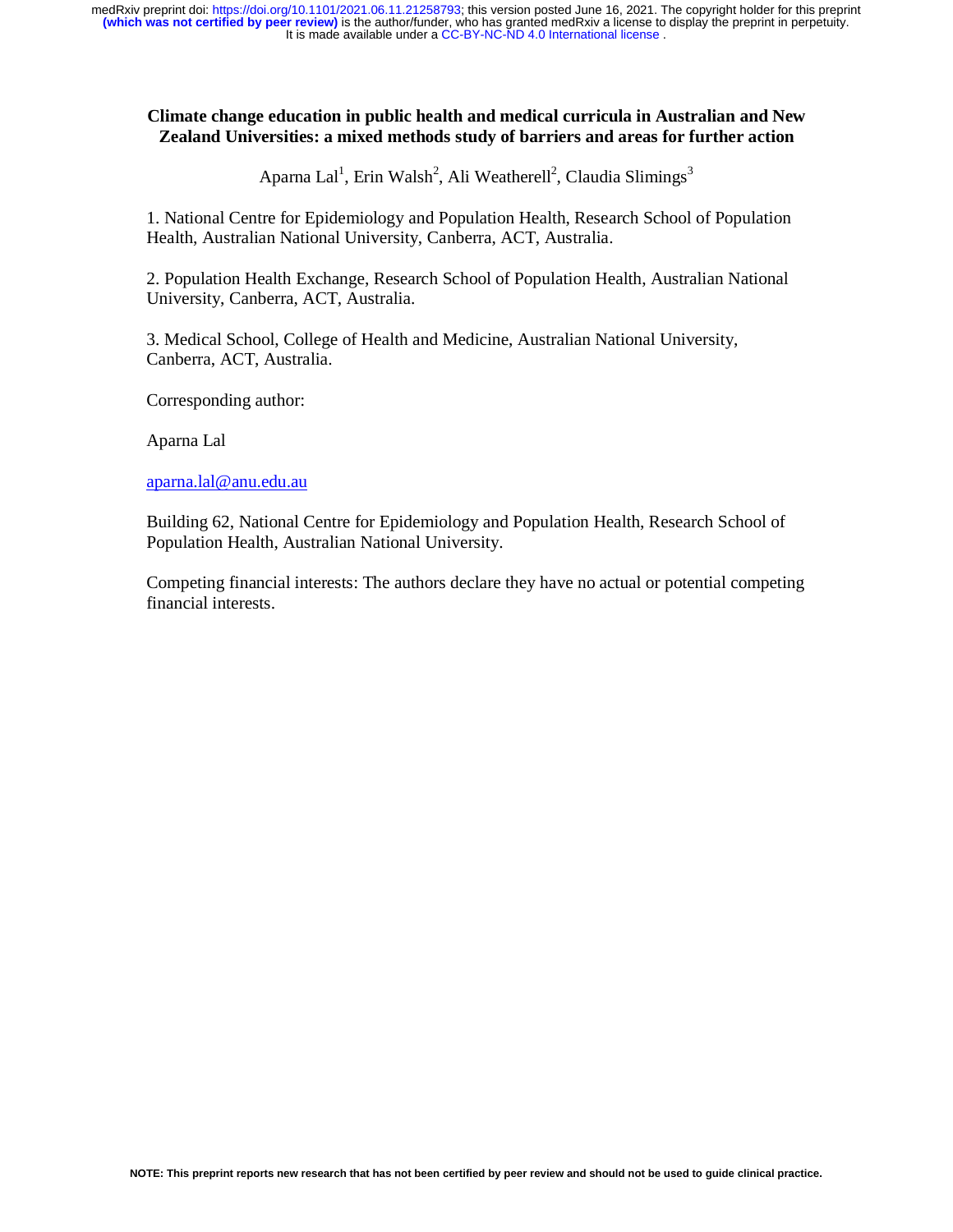#### <sup>1</sup>**Abstract**

**Background:** The World Health Organization deemed climate change and air pollution as the top threat to global health in 2019. The importance of climate for health is recognised by 3 the top threat to global health in 2019. The importance of climate for health is recognised by<br>4 healthcare professionals, who need to be equipped to deliver environmentally sustainable 4 healthcare professionals, who need to be equipped to deliver environmentally sustainable<br>5 healthcare and promote planetary health. There is some evidence that climate change and 5healthcare and promote planetary health. There is some evidence that climate change and<br>6 health is not strongly embedded in accredited master-level public health training programs 6 health is not strongly embedded in accredited master-level public health training programs<br>7 and medical programs globally, however, the immersion of climate-health in Australian and 7 and medical programs globally, however, the immersion of climate-health in Australian and<br>8 New Zealand programs is unclear. New Zealand programs is unclear.

9 **Objectives:** To explore the extent to which climate-health education is currently embedded into public health and medical curricula in Australia and New Zealand. into public health and medical curricula in Australia and New Zealand.

11 **Methods**: Educators identified by their coordination, convenorship, or delivery into programs<br>12 of public health and medicine at universities in Australia and New Zealand were invited to 12 of public health and medicine at universities in Australia and New Zealand were invited to<br>13 participate in a cross-sectional, exploratory mixed methods study. Participants completed an 13 participate in a cross-sectional, exploratory mixed methods study. Participants completed an<br>14 online quantitative survey and qualitative interviews regarding their experience in program 14 online quantitative survey and qualitative interviews regarding their experience in program<br>15 and course delivery, and the prominence of climate-health content within program and course 15 and course delivery, and the prominence of climate-health content within program and course<br>16 delivery. Ouantitative surveys were analysed using descriptive statistics and qualitative 16 delivery. Quantitative surveys were analysed using descriptive statistics and qualitative interview content was analysed via a modified ground theory approach. interview content was analysed via a modified ground theory approach.

**Results**: The response rate of the quantitative survey was 43.7% (21/48). Ten survey<br>respondents also completed qualitative interviews. Ouantitative results showed that

19 respondents also completed qualitative interviews. Quantitative results showed that<br>20 enidemiologists were the most common experts involved in design and delivery of the

20 epidemiologists were the most common experts involved in design and delivery of this<br>21 curriculum, with a reliance on guest lecturers to provide undated content. Qualitative

21 curriculum, with a reliance on guest lecturers to provide updated content. Qualitative<br>22 interviews highlighted the ad-hoc role of Indigenous-led content in this field, the barr

22 interviews highlighted the ad-hoc role of Indigenous-led content in this field, the barriers of<br>23 time and resources to develop a coherent curriculum and the important role of high-level

23 time and resources to develop a coherent curriculum and the important role of high-level<br>24 champions to drive the inclusion of climate change and planetary health.

champions to drive the inclusion of climate change and planetary health.

25 **Conclusion**: There is an urgent need to strengthen current support available for pedagogical leadership in the area of climate and broader environmental change teaching at universities.

<sup>26</sup>leadership in the area of climate and broader environmental change teaching at universities.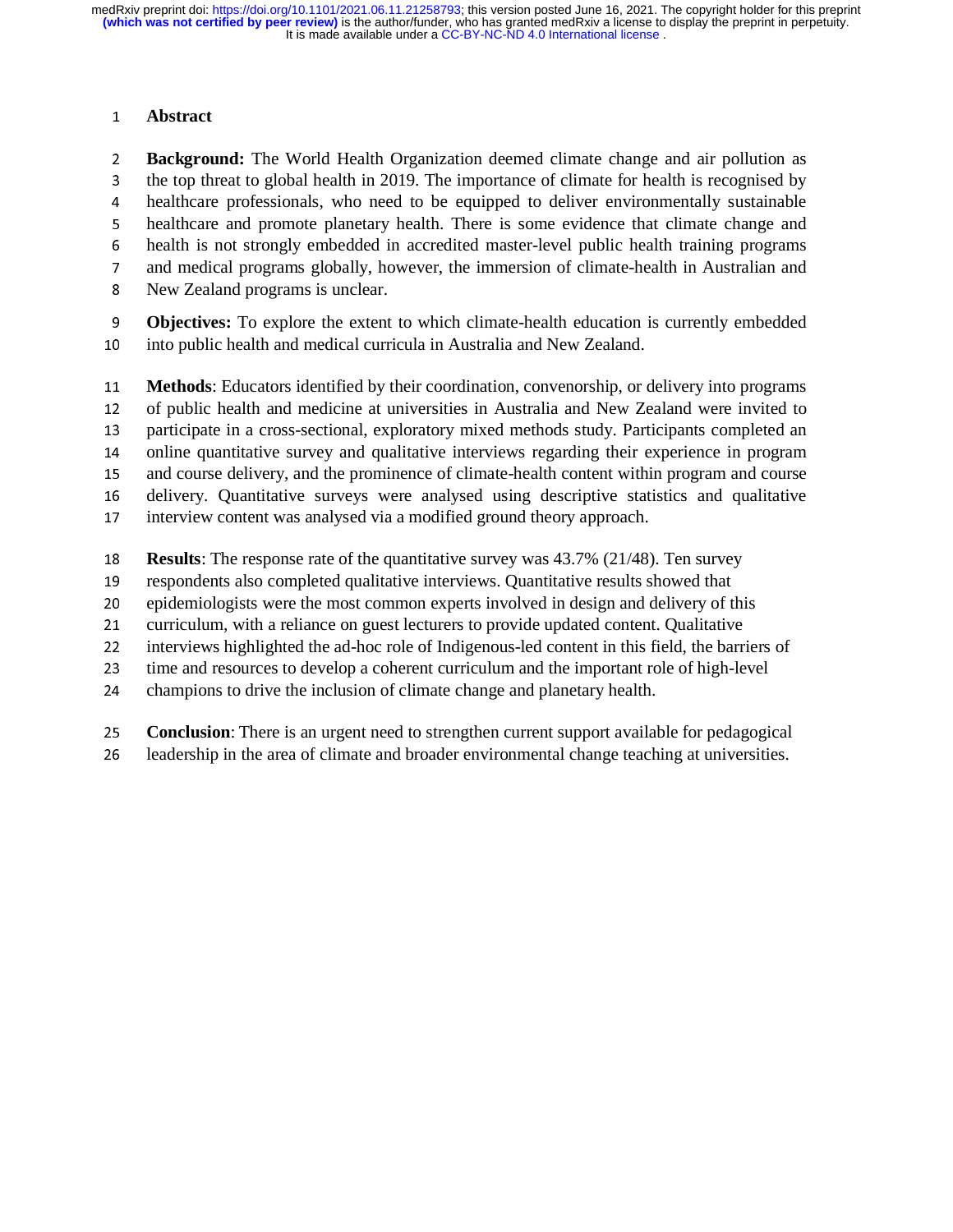#### <sup>27</sup>**Introduction**

28 Environmental change is a major threat to global health (1). Escalating anthropogenic<br>29 exploitation of the Earth's natural resources to power economic development and population 29 exploitation of the Earth's natural resources to power economic development and population<br>20 erowth since the beginning of the Industrial Age has resulted in many direct and indirect 30 growth since the beginning of the Industrial Age has resulted in many direct and indirect<br>31 hazards for human health (2, 3). These include acute, extreme weather events such as 31 hazards for human health (2, 3). These include acute, extreme weather events such as<br>32 heatwayes. floods, dust storms and fires as well as slow moving, less visible environmental 32 heatwaves, floods, dust storms and fires as well as slow moving, less visible environmental<br>33 changes such as degradation of our land, water and air quality. In relation to human health, 33 changes such as degradation of our land, water and air quality. In relation to human health,<br>34 these changes have resulted in increased morbidity and mortality through trauma, injury and 34 these changes have resulted in increased morbidity and mortality through trauma, injury and<br>35 heat-related disease (4) and indirect impacts through reduced food vields, altered infectious 35 heat-related disease (4) and indirect impacts through reduced food yields, altered infectious<br>36 disease patterns, loss of livelihoods, conflict, population displacement and mental health 36 disease patterns, loss of livelihoods, conflict, population displacement and mental health<br>37 impacts (3-5). A rapidly changing natural environment will exacerbate existing socio-37 impacts (3-5). A rapidly changing natural environment will exacerbate existing socio-<br>38 economic and health inequalities, with disadvantaged populations projected to experience the 38 economic and health inequalities, with disadvantaged populations projected to experience the greatest adverse health impacts  $(4, 5)$ . greatest adverse health impacts  $(4, 5)$ .

40 Climate change and the ongoing pandemic presents us with an opportunity to redefine the<br>41 environment-health curricula for the future health workforce. Health professionals play a 41 environment-health curricula for the future health workforce. Health professionals play a<br>42 crucial role in preventing illness that may arise from such rapid changes to our environment. 42 crucial role in preventing illness that may arise from such rapid changes to our environment,<br>43 through the design and implementation of sustainable healthcare interventions, health system 43 through the design and implementation of sustainable healthcare interventions, health system<br>44 strengthening for adaptation, promoting patient understanding and building community 44 strengthening for adaptation, promoting patient understanding and building community<br>45 resilience and as advocates within their practices, communities and professional organisations 45 resilience and as advocates within their practices, communities and professional organisations<br>46 (6-9). Thus, the future health workforce, including health care professionals and public health 46 (6-9). Thus, the future health workforce, including health care professionals and public health<br>47 practitioners, need to be equipped with the knowledge, skills and motivation and agency to 47 practitioners, need to be equipped with the knowledge, skills and motivation and agency to deliver sustainable healthcare and promote planetary health (10, 11). The emergence of 48 deliver sustainable healthcare and promote planetary health (10, 11). The emergence of SARS-Cov-2 virus (COVID-19) in 2019 is linked to the current environmental crisis and has 49 SARS-Cov-2 virus (COVID-19) in 2019 is linked to the current environmental crisis and has<br>50 brought further attention to the need for an emphasis on environmental change in health 50 brought further attention to the need for an emphasis on environmental change in health education (12). education (12).

52 In medical schools, there is currently a gap in formal learning and teaching opportunities – a recent survey found that only  $15\%$  of medical schools incorporated climate change and health 53 recent survey found that only 15% of medical schools incorporated climate change and health<br>54 into the curriculum in some form, and student-led activities were evident in a further 12% 54 into the curriculum in some form, and student-led activities were evident in a further 12%<br>55 (13). Similarly, planetary health and climate change is not strongly embedded in accredited 55 (13). Similarly, planetary health and climate change is not strongly embedded in accredited<br>56 master-level public health training programs globally (14). There has been no focused 56 master-level public health training programs globally (14). There has been no focused<br>57 evaluation of how these topics are embedded and taught in medical schools and public health 57 evaluation of how these topics are embedded and taught in medical schools and public health<br>58 programmes in the Southern Hemisphere. The closest research in this space is a study led by 58 programmes in the Southern Hemisphere. The closest research in this space is a study led by<br>59 the Columbia Mailman School of Public Health that assessed climate change-health curricula 59 the Columbia Mailman School of Public Health that assessed climate change-health curricula<br>60 internationally and included primarily medical institutions on Australia's eastern seaboard 60 internationally and included primarily medical institutions on Australia's eastern seaboard<br>61 who are members of the Global Consortium on Climate and Health Action (14, 15). who are members of the Global Consortium on Climate and Health Action  $(14, 15)$ .

62 The aim of this study is to describe the extent, design and modes of delivery of planetary<br>63 health and climate change educational offerings at tertiary institutions in Australia and New 63 health and climate change educational offerings at tertiary institutions in Australia and New<br>64 Zealand, including programs of both public health and medicine. In doing so, we identify 64 Zealand, including programs of both public health and medicine. In doing so, we identify<br>65 some potential areas for future focus to build institutional, political and public support for 65 some potential areas for future focus to build institutional, political and public support for<br>66 more ambitious and integrated environment-health curricula. more ambitious and integrated environment-health curricula.

#### <sup>67</sup>**Methods**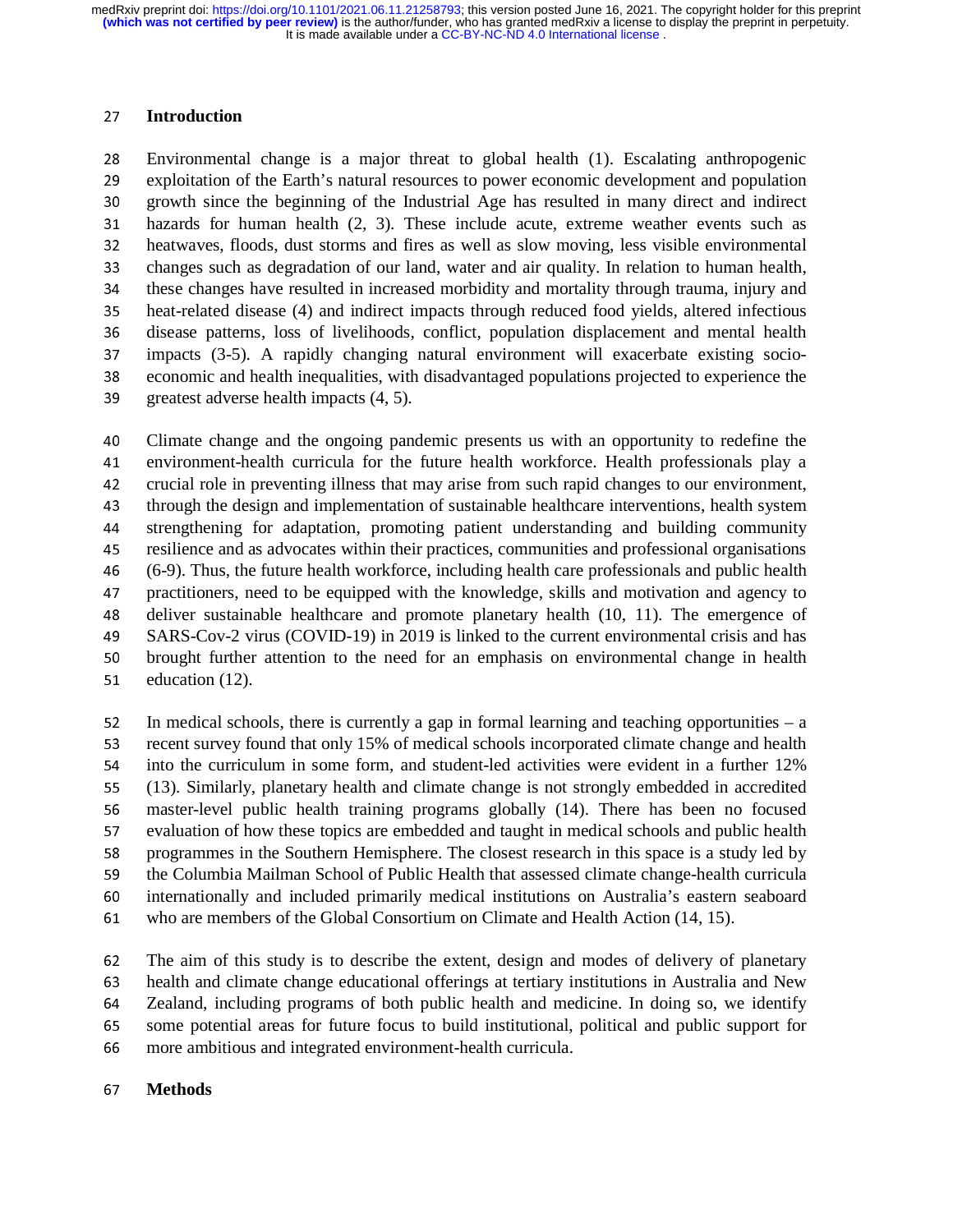68 A cross-sectional, mixed methods study was used to assess climate-health educational<br>69 offerings in Master of Public Health (MPH) and medicine degree programs at tertiary 69 offerings in Master of Public Health (MPH) and medicine degree programs at tertiary<br>70 institutions in Australia and New Zealand. The sampling frame was educators involved in the 70 institutions in Australia and New Zealand. The sampling frame was educators involved in the design and delivery of climate-health education in schools delivering these programs. Course 71 design and delivery of climate-health education in schools delivering these programs. Course<br>72 coordinators and program conveners most likely to provide climate-health offerings were 72 coordinators and program conveners most likely to provide climate-health offerings were<br>73 identified from institution website listings of MPH and medicine degree programs, or through 73 identified from institution website listings of MPH and medicine degree programs, or through<br>74 personal networks. Contact details were obtained from official lists (e.g. contact details on 74 personal networks. Contact details were obtained from official lists (e.g. contact details on<br>75 course curriculum websites). 48 eligible participants were identified, spanning 24 institutions. 75 course curriculum websites), 48 eligible participants were identified, spanning 24 institutions,  $\frac{40}{16}$  schools and programs of public health (n=17) and/or medicine (n=23) (16, 17). 76 40 schools and programs of public health  $(n=17)$  and/or medicine  $(n=23)$  (16, 17).<br>77 Participants were recruited via email contact from the lead author with brief background 77 Participants were recruited via email contact from the lead author with brief background<br>78 information on the study, and an invitation to participate. If no response was received, one 78 information on the study, and an invitation to participate. If no response was received, one<br>79 follow un email was sent three weeks after the original invitation. Participants were invited to 79 follow up email was sent three weeks after the original invitation. Participants were invited to<br>80 take part in an online quantitative survey, self-administered online via the Qualtrics platform 80 take part in an online quantitative survey, self-administered online via the Qualtrics platform<br>81 (Oualtrics Provo, UT). Upon survey completion participants were invited to take part in an 81 (Qualtrics, Provo, UT). Upon survey completion participants were invited to take part in an 82 additional exploratory qualitative interview on the same topic. Survey and semi-structured 82 additional exploratory qualitative interview on the same topic. Survey and semi-structured<br>83 interviews were conducted from February 3, 2021 to April 15, 2021. The ethical aspects of 83 interviews were conducted from February 3, 2021 to April 15, 2021. The ethical aspects of<br>84 this research were approved by the Australian National University Ethics Committee 84 this research were approved by the Australian National University Ethics Committee (protocol number 681/2020). <sup>85</sup>(protocol number 681/2020).

86 All participation was voluntary, and participants did not receive financial compensation.<br>87 Unless participants self-identified to do a semi-structured interview, names were not retained, 87 Unless participants self-identified to do a semi-structured interview, names were not retained,<br>88 and email addresses were not linked with respondents. It was indicated in the survey 88 and email addresses were not linked with respondents. It was indicated in the survey<br>89 instrument that the results of the survey would be aggregated before anonymous results were 89 instrument that the results of the survey would be aggregated before anonymous results were<br>90 reported more widely. reported more widely.

#### <sup>91</sup>**Quantitative survey**

#### <sup>92</sup>*Measures*

93 The online quantitative survey was designed and developed by two researchers (AL, CS) with<br>94 experience teaching environmental and climate change to postgraduate public health and 94 experience teaching environmental and climate change to postgraduate public health and<br>95 medical school students at the Australian National University. The survey included 18 95 medical school students at the Australian National University. The survey included 18<br>96 mestions modified from the Columbia Mailman School of Public Health study (14) (for a full 96 questions modified from the Columbia Mailman School of Public Health study (14) (for a full<br>97 question list, see the supplementary material). One question pertained to the institution and 97 question list, see the supplementary material). One question pertained to the institution and<br>98 the academic role of the participant completing the survey. Six questions related to the 98 the academic role of the participant completing the survey. Six questions related to the participants' experience and length of time teaching and whether they taught into a 99 participants' experience and length of time teaching and whether they taught into a<br>100 standalone/integrated public health or medical program. The other 12 questions covered 100 standalone/integrated public health or medical program. The other 12 questions covered<br>101 curriculum design, teaching methods, and delivery of the climate health educational 101 curriculum design, teaching methods, and delivery of the climate health educational<br>102 activities. Response to some questions were conditional (based on an answer to a previous 102 activities. Response to some questions were conditional (based on an answer to a previous question): where this occurs, the number of participants responding to the specific conditional 103 question); where this occurs, the number of participants responding to the specific conditional<br>104 question will be reported. question will be reported.

#### <sup>105</sup>*Analysis*

106 Due to the exploratory nature of this study, no statistical tests were performed. Instead, data<br>107 were analysed using descriptive statistics. Open-ended questions were analysed by thematic were analysed using descriptive statistics. Open-ended questions were analysed by thematic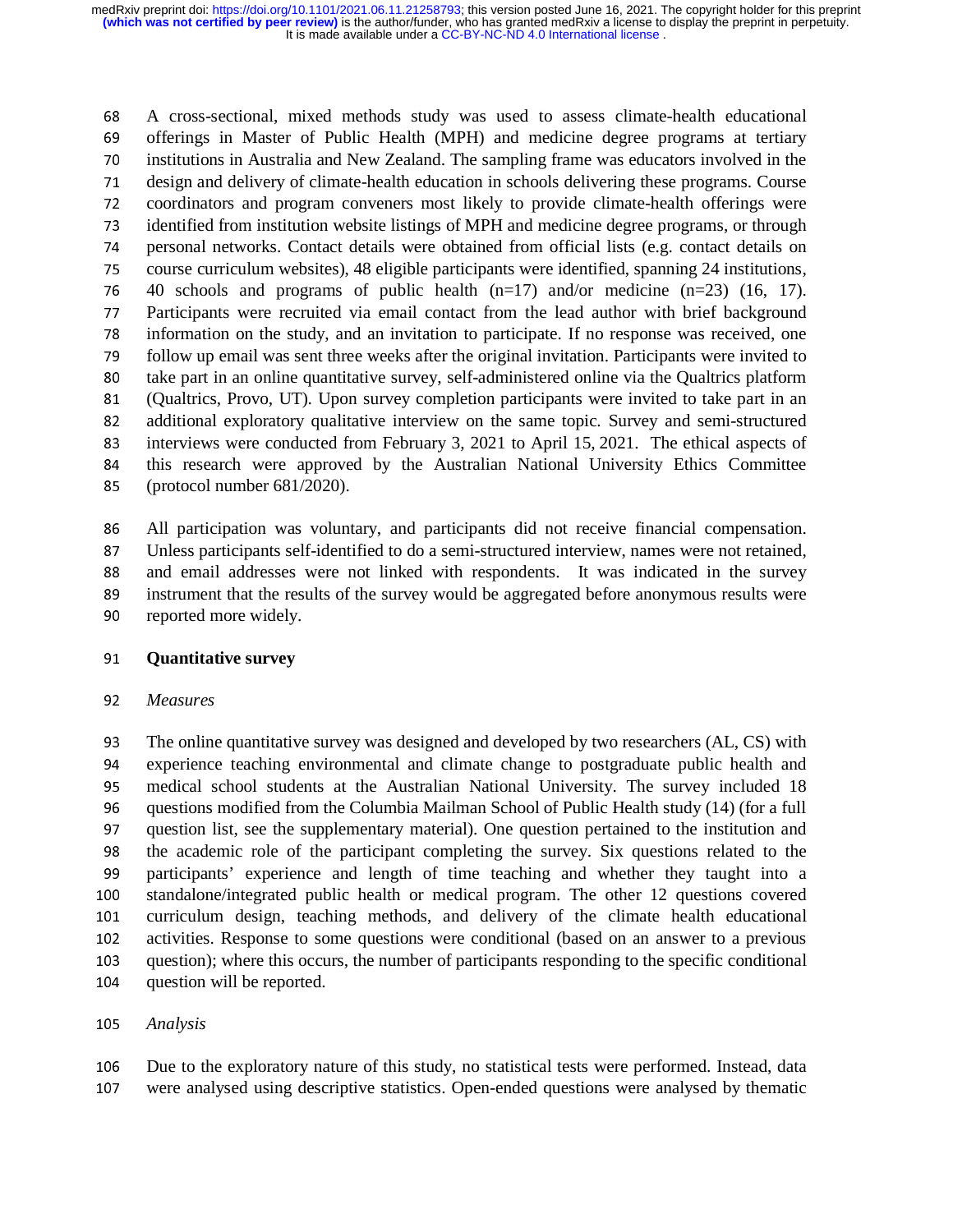108 analysis derived from word frequencies. The team characterised responses to the online<br>109 survey and interviews relative to the sampling frame to check for nonresponse bias. survey and interviews relative to the sampling frame to check for nonresponse bias.

#### <sup>110</sup>**Semi-structured interviews**

<sup>111</sup>*Measures* 

112 This was an explorative qualitative study designed to gain a deeper understanding of the quantitative findings. The interview questions were based on a top-down (theoretical) 113 quantitative findings. The interview questions were based on a top-down (theoretical)<br>114 approach using findings from current research literature and a bottom-up (inductive) 114 approach using findings from current research literature and a bottom-up (inductive)<br>115 approach consulting with participants' regarding their experiences of teaching in this area. 115 approach consulting with participants' regarding their experiences of teaching in this area.<br>116

- 
- 117 <sup>117</sup>*Procedure*
- 

118 119 Quantitative survey participants who self-identified to be part of a follow- up interview were<br>120 contacted via email. Subsequently, all interviews were conducted over Zoom by the first 120 contacted via email. Subsequently, all interviews were conducted over Zoom by the first 121 author, audio recorded, and subsequently transcribed prior to analysis using otter, io service. <sup>121</sup>author, audio recorded, and subsequently transcribed prior to analysis using otter.io service.

<sup>122</sup>*Analysis* 

123 Qualitative interview content was analysed via a modified grounded theory approach, where<br>124 two coders (AL, EW) independently reviewed interviews and reached consensus to identify 124 two coders (AL, EW) independently reviewed interviews and reached consensus to identify<br>125 themes, and then independently coded interview content according to those themes. It was 125 themes, and then independently coded interview content according to those themes. It was<br>126 expected that saturation (i.e. no new insights obtained in the interviews), would be reached 126 expected that saturation (i.e. no new insights obtained in the interviews), would be reached<br>127 within twelve interviews if the purposive samples were relatively homogenous. To identify if 127 within twelve interviews if the purposive samples were relatively homogenous. To identify if<br>128 saturation was archived, the approach outlined in Hennink et al. (18) was taken. As the 128 saturation was archived, the approach outlined in Hennink et al. (18) was taken. As the 129 authors coded issues/themes, the point at which each additional interview was not raising 129 authors coded issues/themes, the point at which each additional interview was not raising<br>130 additional themes was noted (code saturation), and the point at which new insights within 130 additional themes was noted (code saturation), and the point at which new insights within 131 those codes was also noted (meaning saturation). those codes was also noted (meaning saturation).

#### <sup>132</sup>**Results**

#### <sup>133</sup>**Participant characteristics**

<sup>134</sup>*Quantitative survey* 

135 Of the 48 participants invited to take part in the quantitative survey, 21 responded (43.7%) of 136 which 16 were from Australia, two were from New Zealand and the remaining three 136 which 16 were from Australia, two were from New Zealand and the remaining three<br>137 participants chose not to report their institution. There was an approximately equal response 137 participants chose not to report their institution. There was an approximately equal response<br>138 rate for academics convening into public health  $(n=8)$  and medical  $(n=9)$  programmes, with 138 rate for academics convening into public health  $(n=8)$  and medical  $(n=9)$  programmes, with<br>139 two participants indicating Planetary Health and Health Sciences, and two participants 139 two participants indicating Planetary Health and Health Sciences, and two participants<br>140 indicating they did not directly convene courses. indicating they did not directly convene courses.

141 Participants spanned a range of levels of seniority, with 23.8%  $(n=5)$  being professors, 23.8%<br>142  $(n=5)$  being associate professors, 14.3%  $(n=3)$  reporting holding PhDs, 14.35%  $(n=3)$  $(n=5)$  being associate professors, 14.3%  $(n=3)$  reporting holding PhDs, 14.35%  $(n=3)$ <br>143 reporting senior lectureship, and one each of director and senior fellow (three participants did 143 reporting senior lectureship, and one each of director and senior fellow (three participants did<br>144 not specify their academic titles). The maiority of the participants had taught into their 144 not specify their academic titles). The majority of the participants had taught into their<br>145 programs for some time, with 52.4%  $(n=11)$  having taught for over 5 years, 38.1%  $(n=8)$  for 145 programs for some time, with 52.4%  $(n=11)$  having taught for over 5 years, 38.1%  $(n=8)$  for 146 between 2-5 years, and 9.5%  $(n=2)$  for less than two years. Over half (61.9%,  $n=13$ ) of survey 146 between 2-5 years, and 9.5% $(n=2)$  for less than two years. Over half (61.9%, *n*=13) of survey<br>147 participants taught into postgraduate courses with 19%  $(n=4)$  teaching into both and 19.1% participants taught into postgraduate courses with 19%  $(n=4)$  teaching into both and 19.1%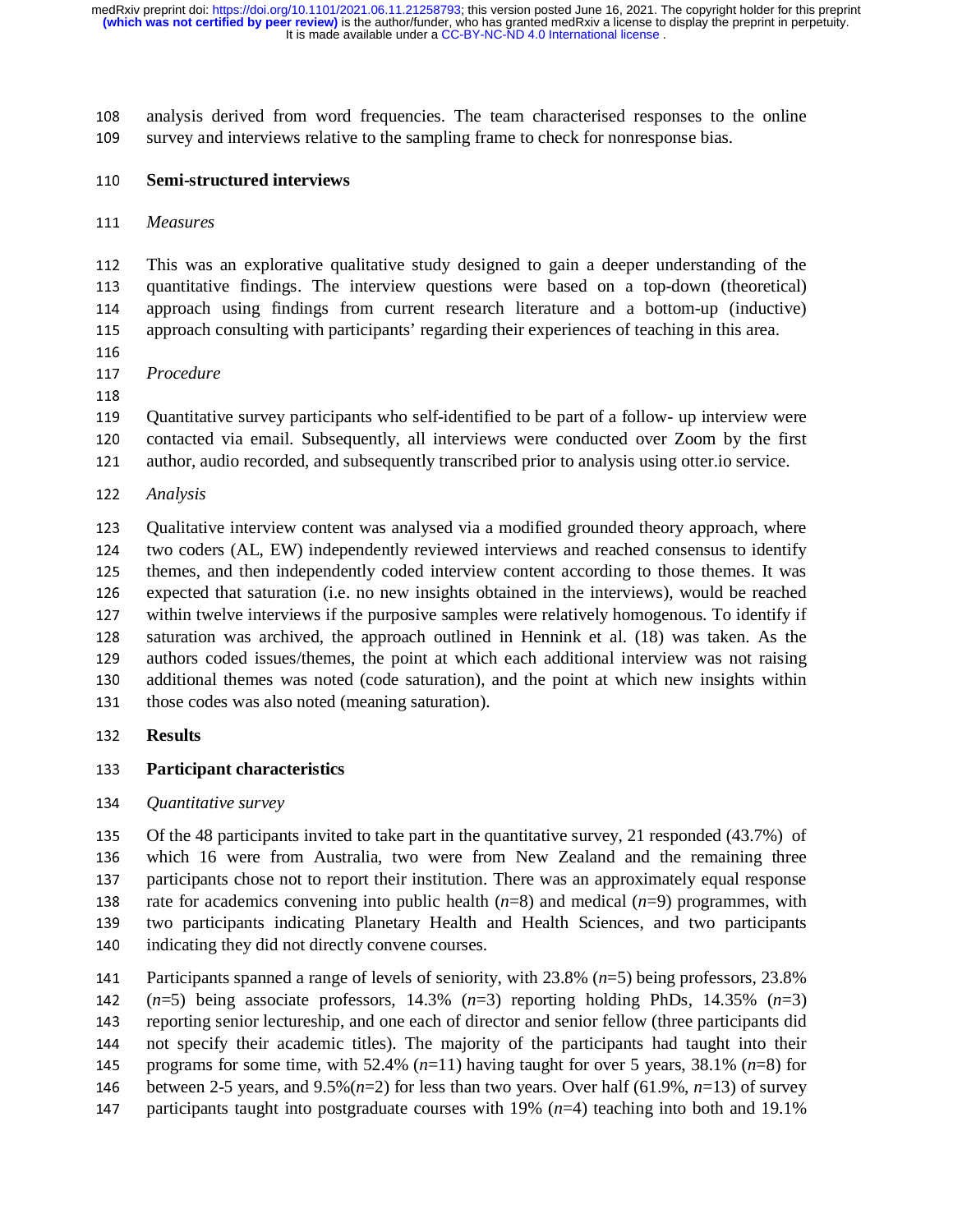148 ( $n=4$ ) teaching into undergraduate courses. Most educators rated themselves as moderately 149 (33.3%,  $n=7$ ), very (28.5%,  $n=6$ ) and extremely knowledgeable (23.8%,  $n=5$ ) regarding the 149 (33.3%, *n*=7), very (28.5%, *n*=6) and extremely knowledgeable (23.8%, *n*=5) regarding the association between climate change and health impacts. Three participants indicated they 150 association between climate change and health impacts. Three participants indicated they<br>151 were slightly knowledgeable, or not very knowledgeable at all. were slightly knowledgeable, or not very knowledgeable at all.

#### <sup>152</sup>*Qualitative interviews*

153 A total of 10 people volunteered for a further face-to-face interview (4.8%) of up to 35<br>154 minutes long. Five participants lectured into Public Health programs and five into Medical 154 minutes long. Five participants lectured into Public Health programs and five into Medical<br>155 Degree programmes. Participants represented a wide geographic region (two from New 155 Degree programmes. Participants represented a wide geographic region (two from New<br>156 Zealand, three from Oueensland and New South Wales each and one each from Western 156 Zealand, three from Queensland and New South Wales each and one each from Western<br>157 Australia and the Australian Capital Territory). Most respondents were at the Associate 157 Australia and the Australian Capital Territory). Most respondents were at the Associate<br>158 Professor or Professor level of seniority. Professor or Professor level of seniority.

#### <sup>159</sup>*Nonresponse bias*

160 Respondent characteristics for both online survey and qualitative interviews approximately<br>161 equally represented public health and medical programmes. The original sampling frame 161 equally represented public health and medical programmes. The original sampling frame<br>162 consisted of 24 institutions (23 in Australia, one in New Zealand). Survey respondents 162 consisted of 24 institutions (23 in Australia, one in New Zealand). Survey respondents<br>163 represented 12 institutions, located in New Zealand, and in Australia in New South Wales, 163 represented 12 institutions, located in New Zealand, and in Australia in New South Wales,<br>164 Oueensland, Western Australia, and the Australian Capital Territory. Oualitative interviews 164 Queensland, Western Australia, and the Australian Capital Territory. Qualitative interviews<br>165 covered the same geographical region. Accordingly, the sample does not represent 165 covered the same geographical region. Accordingly, the sample does not represent 166 perspectives from institutions in South Australia. Tasmania. Victoria or the Northern 166 perspectives from institutions in South Australia, Tasmania, Victoria, or the Northern<br>167 Territory. While the online survey represented all levels of seniority, the qualitative 167 Territory. While the online survey represented all levels of seniority, the qualitative interviews were biased toward more senior academic positions, thus views of postdoctoral 168 interviews were biased toward more senior academic positions, thus views of postdoctoral<br>169 early or mid-career researchers are under-represented. early or mid-career researchers are under-represented.

#### <sup>170</sup>*Quantitative survey results*

#### <sup>171</sup>*Climate and environmental change content context and importance*

172 Of the courses that participants convened or taught into, climate and environmental change<br>173 was most often integrated into a wider public health or medical degree program (57.14%). 173 was most often integrated into a wider public health or medical degree program (57.14%,  $n=12$ ), rather than being a separate standalone course (23.8%,  $n=5$ ), or having both integrated 174  $n=12$ ), rather than being a separate standalone course (23.8%,  $n=5$ ), or having both integrated and standalone components (0.09%,  $n=2$ ). Two participants did not specify course 175 and standalone components  $(0.09\%$ ,  $n=2)$ . Two participants did not specify course integration. Reflecting on the proportion of the total public health or medical degree program. 176 integration. Reflecting on the proportion of the total public health or medical degree program,<br>177 all but one participant indicated that less than 5% of the degree lecture and assessment 177 all but one participant indicated that less than 5% of the degree lecture and assessment<br>178 content focussed on climate change and health (90.0% of the 11 participants who completed 178 content focussed on climate change and health (90.0% of the 11 participants who completed<br>179 this question). Figure 1 summarises brief open-ended reflections on why respondents think it 179 this question). Figure 1 summarises brief open-ended reflections on why respondents think it<br>180 is important for public health/medical students to learn about climate change. Emergent 180 is important for public health/medical students to learn about climate change. Emergent 181 themes were that climate change was a health emergency and learning about extremes. 181 themes were that climate change was a health emergency and learning about extremes,<br>182 adaptation and mitigation option and the role of social determinants of health in community 182 adaptation and mitigation option and the role of social determinants of health in community<br>183 were important. Academics also felt that students in public health and medical programmes 183 were important. Academics also felt that students in public health and medical programmes<br>184 had an important role to play as advocates and respected members of the community in 184 had an important role to play as advocates and respected members of the community in<br>185 voicing the importance of climate change as a challenge for health systems. voicing the importance of climate change as a challenge for health systems.

#### <sup>186</sup>*Curriculum design and delivery*

187 Reflections on the extent to which specific topics were covered in participant's climate-health<br>188 curricula are summarised in Figure 2. Notably, across all but one topic, participants rated 188 curricula are summarised in Figure 2. Notably, across all but one topic, participants rated<br>189 coverage between "far too little" and "neither too little nor too much". Only one topic. coverage between "far too little" and "neither too little nor too much". Only one topic,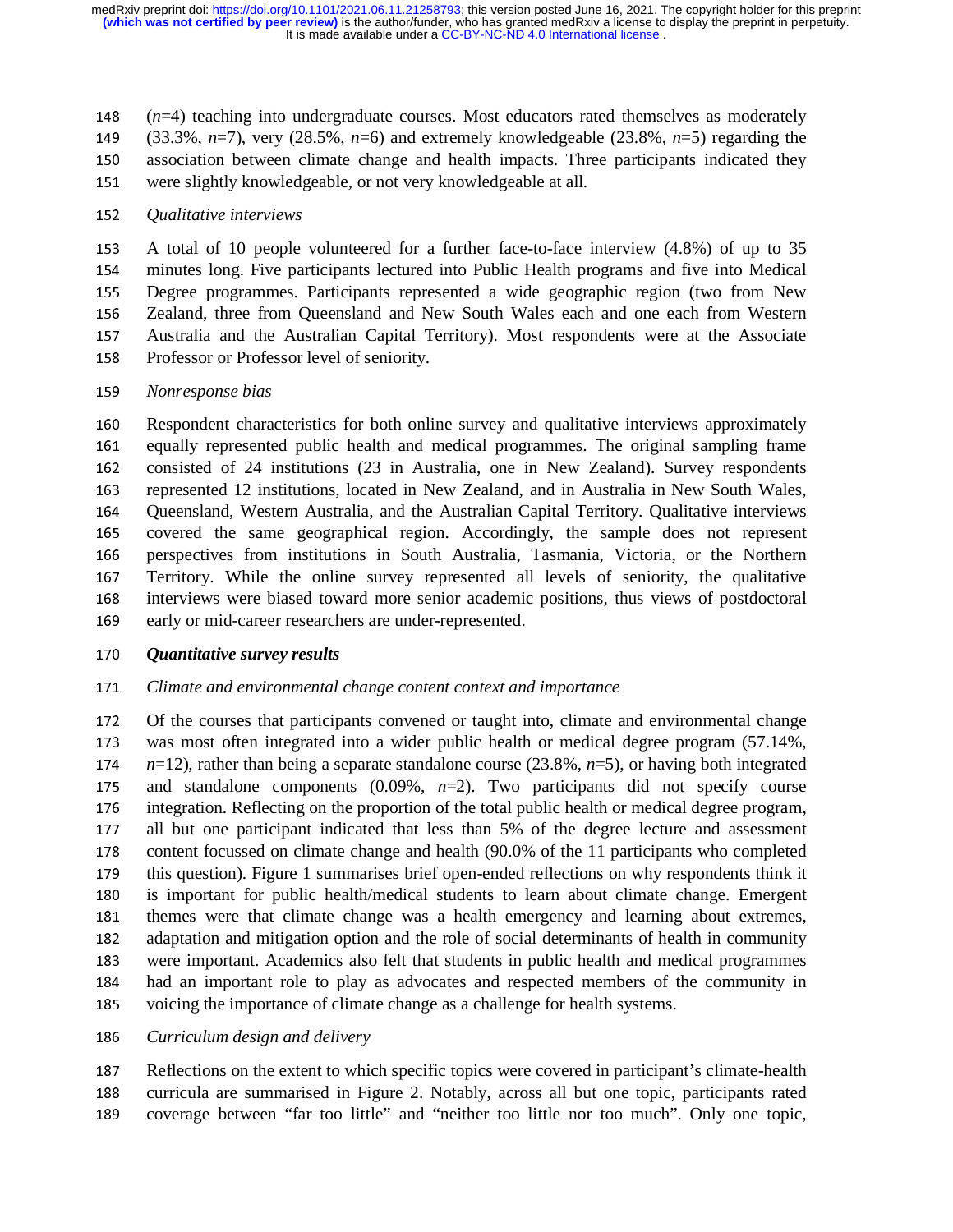190 "health effects of environmental change" had any ratings indicating too much coverage, with<br>191 one participant indicating this topic was covered "slightly too much". one participant indicating this topic was covered "slightly too much".

192 Two thirds of participants (66.7%,  $n=14$ ) used more than one method to assess climate-health<br>193 knowledge. The most common method was quizzes (used by 52%,  $n=11$ ), followed by essays

193 knowledge. The most common method was quizzes (used by 52%,  $n=11$ ), followed by essays<br>194 (used by 48%,  $n=10$ ), exams (used by 38%,  $n=8$ ), critical appraisal of journal articles (used

194 (used by 48%,  $n=10$ ), exams (used by 38%,  $n=8$ ), critical appraisal of journal articles (used 195 by 19%,  $n=4$ ), peer teaching (used by 14%,  $n=3$ ) and capstone work (used by 14%,  $n=3$ ).

- 195 by 19%, *n*=4), peer teaching (used by 14%, *n*=3) and capstone work (used by 14%, *n*=3), with only 5% (n=1) of participants reporting using placements or internships outside of their 196 with only 5% (n=1) of participants reporting using placements or internships outside of their universities.
- universities.

198 Subject matter was updated largely through reliance on subject matter experts brought in to give lectures (endorsed by  $71.4\%$ ,  $n=15$  participants), the scholarly literature (endorsed by 199 give lectures (endorsed by 71.4%,  $n=15$  participants), the scholarly literature (endorsed by 200 47.6%,  $n=10$ ) and consultation with academic colleagues (endorsed by 52.4%,  $n=11$ ) 200 47.6%,  $n=10$ ) and consultation with academic colleagues (endorsed by 52.4%,  $n=11$  201 participants). As can be seen from Figure 4, the most common expert role for informing 201 participants). As can be seen from Figure 4, the most common expert role for informing<br>202 course content/guest lecturing was epidemiologists, followed by clinicians and social 202 course content/guest lecturing was epidemiologists, followed by clinicians and social<br>203 scientists, and environmental scientists. In relation to future offerings, nine participants 203 scientists, and environmental scientists. In relation to future offerings, nine participants<br>204 (42.8%) indicated there was nothing new being considered. Five responses (23.8%) 204 (42.8%) indicated there was nothing new being considered. Five responses (23.8%)<br>205 mentioned a standalone elective course being considered, four (19.1%) mentioned the 205 mentioned a standalone elective course being considered, four (19.1%) mentioned the<br>206 nossibility of a session in a required course while three responses (19%) mentioned climate-206 possibility of a session in a required course while three responses (19%) mentioned climate-<br>207 health doctoral degrees being considered. One participant (4.7%) mentioned existing 207 health doctoral degrees being considered. One participant (4.7%) mentioned existing<br>208 partnerships with other academic institutions and non-academic institutions (business, 208 partnerships with other academic institutions and non-academic institutions (business, 209 partnerships (business, 209 participants indicated 209 government, NGO) in relation to course structure, two (9.5%) participants indicated<br>210 partnerships with academic institutions and four participants mentioned existing partnerships 210 partnerships with academic institutions and four participants mentioned existing partnerships<br>211 with non-government institutions. with non-government institutions.

#### <sup>212</sup>*Qualitative interview results*

## <sup>213</sup>*Themes identified*

- 214 Four overarching themes in relation to teaching climate and environmental change in public<br>215 health and medical curricula were identified: health and medical curricula were identified:
- 216 1. Indigenous perspectives<br>217 2. Barriers and facilitators
- 217 2. Barriers and facilitators<br>218 3. Considerations in delive
- 218 3. Considerations in delivery<br>219 4. Future areas
- 4. Future areas

220 Code saturation (the point at which additional interviews ceased to indicate the presence of new thermes) was reached at approximately seven interviews. Meaning saturation (the point at 221 new themes) was reached at approximately seven interviews. Meaning saturation (the point at 222 which each theme is clearly understood) varied by overarching theme: saturation was reached 222 which each theme is clearly understood) varied by overarching theme: saturation was reached<br>223 for themes (1) (2) and (3), but heterogeneity in theme (4) indicates additional interviews may 223 for themes  $(1)$   $(2)$  and  $(3)$ , but heterogeneity in theme  $(4)$  indicates additional interviews may 224 have revealed more information. These four themes were embedded within the motivation 224 have revealed more information. These four themes were embedded within the motivation<br>225 and pathway that led interviewees into teaching in this area, which will be summarised first to 225 and pathway that led interviewees into teaching in this area, which will be summarised first to provide the context from where the themes emerge. provide the context from where the themes emerge.

<sup>227</sup>*Motivation and pathways to teaching climate and environmental change*

228 The interviews raised two common threads which framed the importance of climate change<br>229 teaching in public health and medical curricula. First, almost half the interviewees raised the 229 teaching in public health and medical curricula. First, almost half the interviewees raised the<br>230 large carbon footprint of healthcare as an important factor driving their motivation to educate large carbon footprint of healthcare as an important factor driving their motivation to educate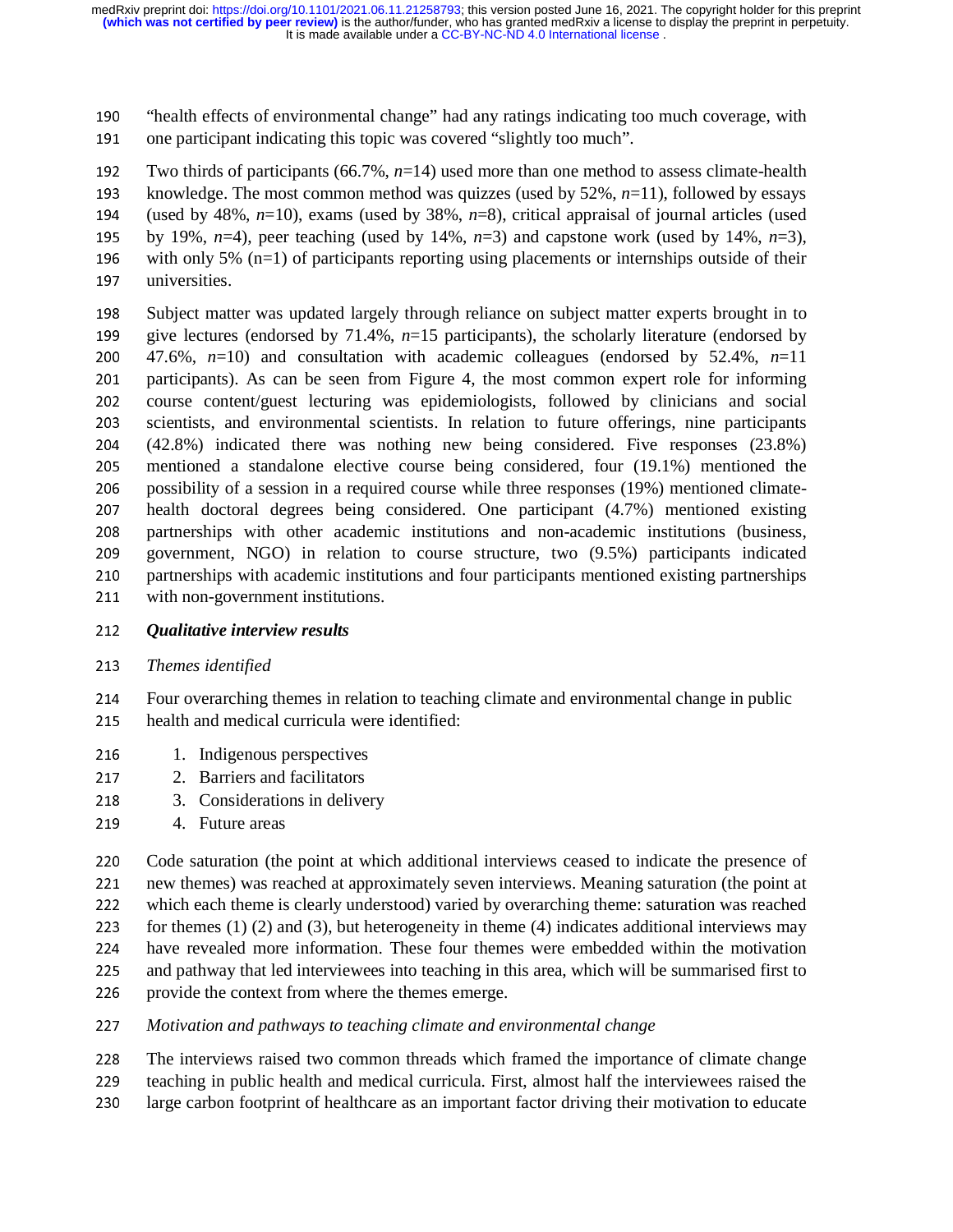231 students about the impacts of climate change, believing the students would have an obligation<br>232 to help reduce this in their future careers as doctors and public health practitioners. to help reduce this in their future careers as doctors and public health practitioners.

- <sup>233</sup>"*Health, like all sectors has to decarbonize……If global healthcare were a country, it would*  rank number five in the world in terms of the amount the size of its footprint."
- <sup>235</sup>*"[we should] help professional graduates to be able to personally and professionally be able*  <sup>236</sup>*to reduce the footprint. So I feel very strongly about that as well."*

237 The second common thread was the role of the interconnectedness between the global<br>238 environment, and social drivers that the future health workforce should be aware of and 238 environment, and social drivers that the future health workforce should be aware of and consider when making personal and professional decisions. consider when making personal and professional decisions.

<sup>240</sup>*"The thing I often try and get across if I'm teaching about climate change is that climate*  <sup>241</sup>*change is just one example of a global environmental trends, and that it's very much*  <sup>242</sup>*interlinked and interlocks with diversity loss, poverty and inequality."*

243 These threads informed participant reflections on their pathway into teaching in this area.<br>244 This was often a process driven by individuals passionate about the topic identifying a gap in 244 This was often a process driven by individuals passionate about the topic, identifying a gap in<br>245 the curriculum, and either developing their own curricula or advocating for the inclusion of 245 the curriculum, and either developing their own curricula or advocating for the inclusion of 246 an environment and/or climate change expert in the course delivery team. In a third of 246 an environment and/or climate change expert in the course delivery team. In a third of participants, this pathway began with sessional or guest lecturing into courses run by others. participants, this pathway began with sessional or guest lecturing into courses run by others.

- <sup>248</sup>*"As a guest lecture [during PhD], to talk about climate change research methods in I think,*
- <sup>249</sup>*undergraduate course. Then, when I moved to [city removed], as an academic staff, I*
- <sup>250</sup>*discovered the gap in the curriculum in the teaching in public health, because there was zero*  <sup>251</sup>*content on climate change and health."*
- <sup>252</sup>*"The undergrad teaching, I more or less developed the curriculum on my own."*

253 When reflecting on the teamwork underlying the delivery of environmental and climate<br>254 change content, participants indicated working with an eclectic range of expertise, including 254 change content, participants indicated working with an eclectic range of expertise, including<br>255 policy consultancy, clinical practice, planetary health, field epidemiology, bioethics, 255 policy consultancy, clinical practice, planetary health, field epidemiology, bioethics, 256 business, and veterinary sciences. business, and veterinary sciences.

<sup>257</sup>*Theme 1: Indigenous perspectives* 

258 An Indigenous perspective was universally seen as valuable in the design and delivery of environment, climate change and planetary health material. environment, climate change and planetary health material.

260 Interviewees talked about the strong traditional connection to land and water as being a critical consideration in understanding environmental and climate change. critical consideration in understanding environmental and climate change.

<sup>262</sup>*"We ignore their knowledge at our peril."* 

263 Indigenous perspectives were seen as particularly important within the realm of health, due to existing health inequities and the differential impact that climate change may have on their 264 existing health inequities and the differential impact that climate change may have on their<br>265 health in the future. Several discussed an understanding that different Indigenous peoples 265 health in the future. Several discussed an understanding that different Indigenous peoples<br>266 may have different experiences of loss as a result of losing their environments due to climate 266 may have different experiences of loss as a result of losing their environments due to climate<br>267 change, and expressed the importance that future doctors and public health practitioners are 267 change, and expressed the importance that future doctors and public health practitioners are<br>268 sensitive to this and how online teaching methods may not be the most appropriate medium 268 sensitive to this and how online teaching methods may not be the most appropriate medium<br>269 to deliver some content. to deliver some content.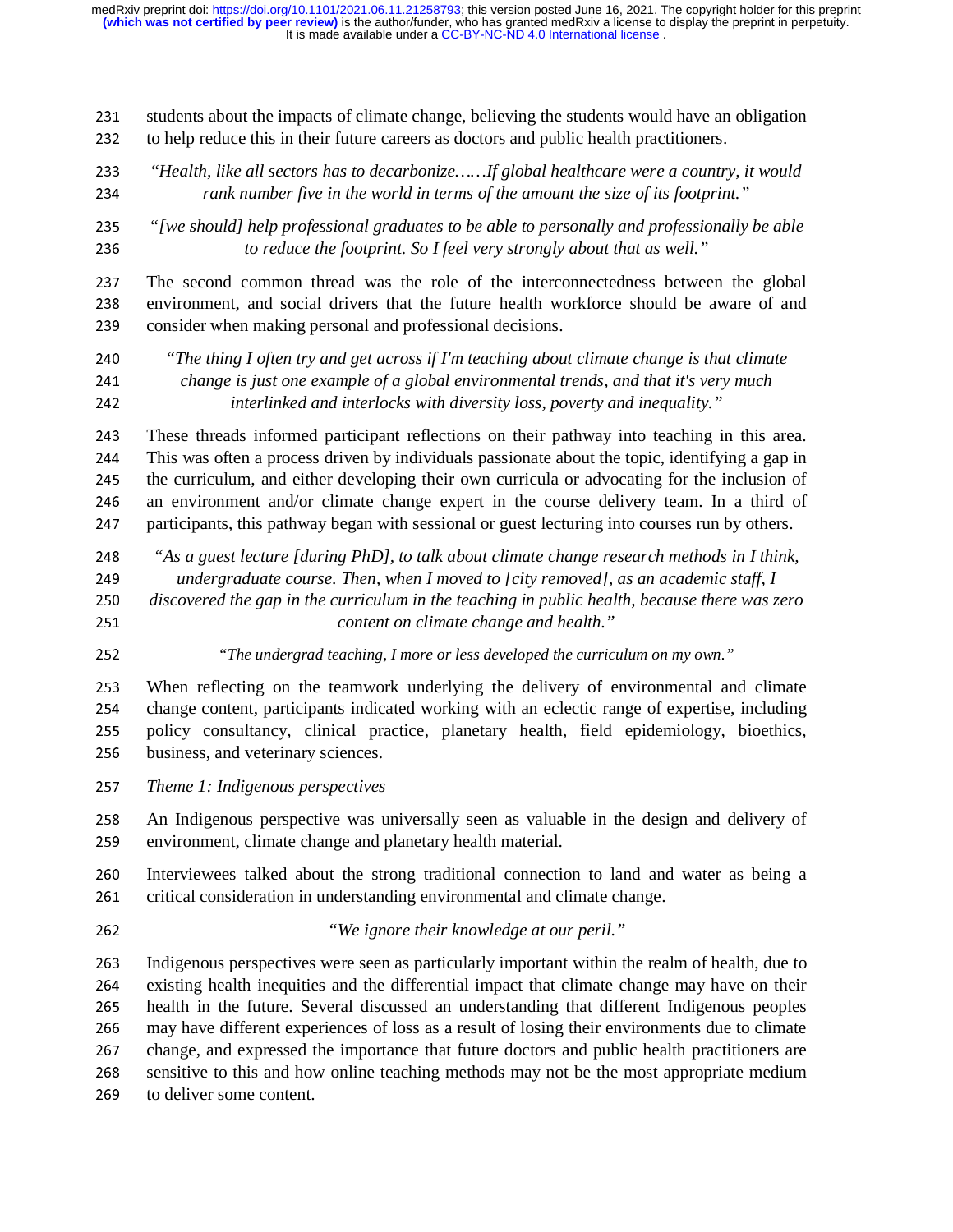<sup>270</sup>*"The gap already exists in many health issues there. And climate is just another layer. And I*  <sup>271</sup>*think that the health equity inequity between Indigenous and other communities will be*  <sup>272</sup>*exaggerated by climate change, definitely."*  <sup>273</sup>*"There are certainly Aboriginal Health curricula that we can do on the online environment.*  <sup>274</sup>*But this sense of Country and sense of loss of Country, that's gonna need a lot of thought*  before we include that into this particular medium." 276 All the interviewees agreed on the need for Indigenous-led input into course development and<br>277 design. This was achieved through inviting community leaders, academic colleagues, State 277 design. This was achieved through inviting community leaders, academic colleagues, State<br>278 Departments with expertise in the area and long-standing practitioners in communities. 278 Departments with expertise in the area and long-standing practitioners in communities.<br>279 Integration of these perspectives to some degree was generally possible due to strong 279 Integration of these perspectives to some degree was generally possible due to strong<br>280 connections within departments and with external stakeholders. 280 connections within departments and with external stakeholders.<br>281 282 <sup>282</sup>*"And Aboriginal environmental health is part of the [State Government] plan I work within.*  <sup>283</sup>*So I call on my colleagues there to come in and talk about the issues that that we have in*  <sup>284</sup>*Aboriginal communities."*  285 Some respondents indicated that they, regretfully, did not have the resources to properly<br>286 engage with and reflect an Indigenous perspective in their course design or delivery, and did 286 engage with and reflect an Indigenous perspective in their course design or delivery, and did<br>287 not feel it was appropriate to deliver such content matter themselves. not feel it was appropriate to deliver such content matter themselves. <sup>288</sup>*"You know, people like me who come from colonial roots from Europeans who have come*  <sup>289</sup>*here, don't have those same connections, how could we [teach], you know, when you don't*  have that long connection to the land." 291<br>292 <sup>292</sup>*Theme 2: Barriers and facilitators*  293 The most salient barriers and facilitators to the inclusion and delivery of environment and<br>294 climate change into medical and public health curricula were time and resources, and appetite 294 climate change into medical and public health curricula were time and resources, and appetite<br>295 from decision makers, contributors, and students. 295 from decision makers, contributors, and students.<br>296 297 *Time, resources and an already full curriculum.* 298 The most common barrier - endorsed by all interviewees - was the issue of limited time and<br>299 resources. This reflects the fact that environment and climate change is one of many 299 resources. This reflects the fact that environment and climate change is one of many<br>200 competing priorities within the full curricula being delivered. 300 competing priorities within the full curricula being delivered.<br>301 302 <sup>302</sup>*"I would like to say we could do more, but I actually don't think we can do more. In addition,*  <sup>303</sup>*something would have to come out. No one ever wants to give anything up in the curriculum,*  <sup>304</sup>*ever. So I think there's this constant pressure on it."* 305 <sup>306</sup>*"It's not lack of interest. It's just lack of time."* <sup>307</sup>*Appetite from decision makers (politics, institutions, culture).*  308 Decision makers, and the role they play in how curriculum is organised and taught, were<br>309 raised as a vital component of successfully integrating environment and climate change 309 raised as a vital component of successfully integrating environment and climate change<br>310 material into courses and programs. All interviewees talked the role of top down support as material into courses and programs. All interviewees talked the role of top down support as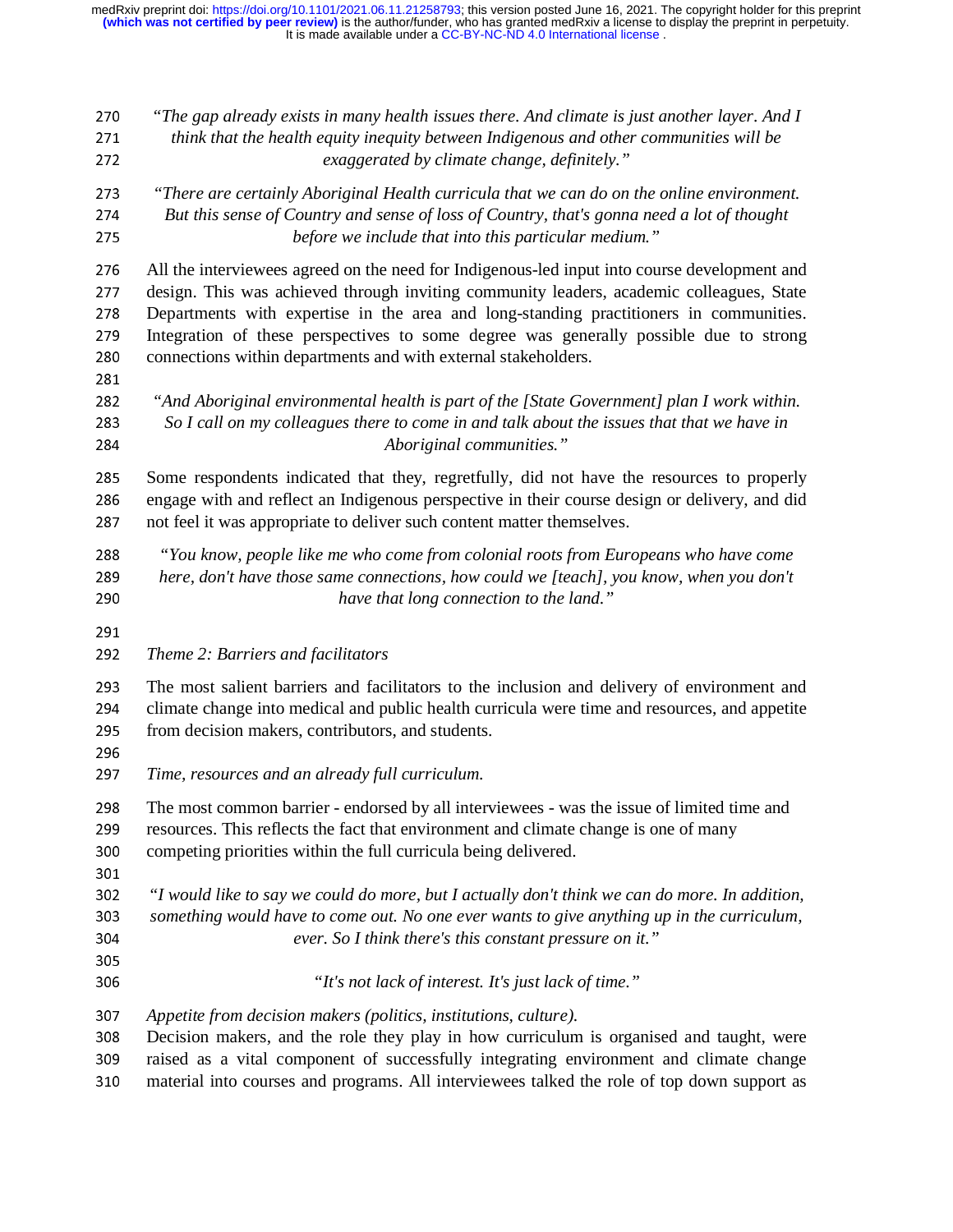311 essential to bringing about change in the curriculum. Two interviewees mentioned national politics as a barrier to getting traction in this area.

312 politics as a barrier to getting traction in this area.<br> $313$  "It's all politically <sup>313</sup>*"It's all political."*

315 315 Institutional support and support from key individuals within institutions, such as heads of school and members of committees who drive curricula, was also seen as important in 316 school and members of committees who drive curricula, was also seen as important in allowing more climate and environmental change to be embedded into the curricula. One 317 allowing more climate and environmental change to be embedded into the curricula. One<br>318 factor underlying institutional support raised was awareness of the importance of 318 factor underlying institutional support raised was awareness of the importance of environment and climate change for health. environment and climate change for health.

<sup>320</sup>*"There's institutional barriers about who [is] allowed time in the curriculum."*

<sup>321</sup>*"So the first thing you got to do is educate the faculty about the importance of these issues.* 

<sup>322</sup>*Because otherwise they don't necessarily, you know, they're just not aware of it.[…] A lot of* 

<sup>323</sup>*that teaching is really done by more senior academics, or at least if not done by them,*  <sup>324</sup>*supervised by them. They are the ones who sit on the committees, the curriculum committee,* 

<sup>325</sup>*for example, that so they're making decisions about what will and won't be given space and*  the curriculum."

327 A barrier to successfully raising awareness and convincing institutional decision-makers of the importance of environment and climate change for health, raised by two interviewees. 328 the importance of environment and climate change for health, raised by two interviewees,<br>329 was the historically conservative nature of medicine as a profession and conservative views was the historically conservative nature of medicine as a profession, and conservative views<br>330 held by more senior practitioners and educators. held by more senior practitioners and educators.

<sup>331</sup>*"It's extremely conservative profession. And it is slow to change and slow to adapt to new*  <sup>332</sup>*things. And so I think it's been slow to adapt very, very slow to, to start work on dealing with*  <sup>333</sup>*Climate change."*

334 On the flipside of these barriers, the role of key individuals and high-level support in giving<br>335 prominence to climate/environmental change in the curricula was raised by most interviewee 335 prominence to climate/environmental change in the curricula was raised by most interviewees<br>336 as a critical factor driving its inclusion. as a critical factor driving its inclusion.

- <sup>337</sup>*"The only way to do it is to have champions."*
- <sup>338</sup>*"I think, for me, it's lucky because the Head of School is very supportive in developing this*  <sup>339</sup>*new curriculum."*

340 Reflecting the interviewee's personal motivations and experiences leading to their teaching<br>341 environment and climate change, there was an acknowledgement that bottom-up momentum 341 environment and climate change, there was an acknowledgement that bottom-up momentum<br>342 was vital to meet any opportunities arising from top-down support. was vital to meet any opportunities arising from top-down support.

<sup>343</sup>*"At the minute, it's from the ground upwards, because I don't see a lot coming from this side,*  <sup>344</sup>*even though even though organizations like the AMA, the Australian Medical Association* 

<sup>345</sup>*have declared a climate emergency."*

<sup>347</sup>*Appetite from contributors.* 

348 Academics also raised the role of contributors (lecturers, clinicians) as an important factor in<br>349 making sure that climate and environmental change and planetary health were prominent in

349 making sure that climate and environmental change and planetary health were prominent in<br>350 the curriculum. The need for contributions could be difficult due to siloed views, large time

the curriculum. The need for contributions could be difficult due to siloed views, large time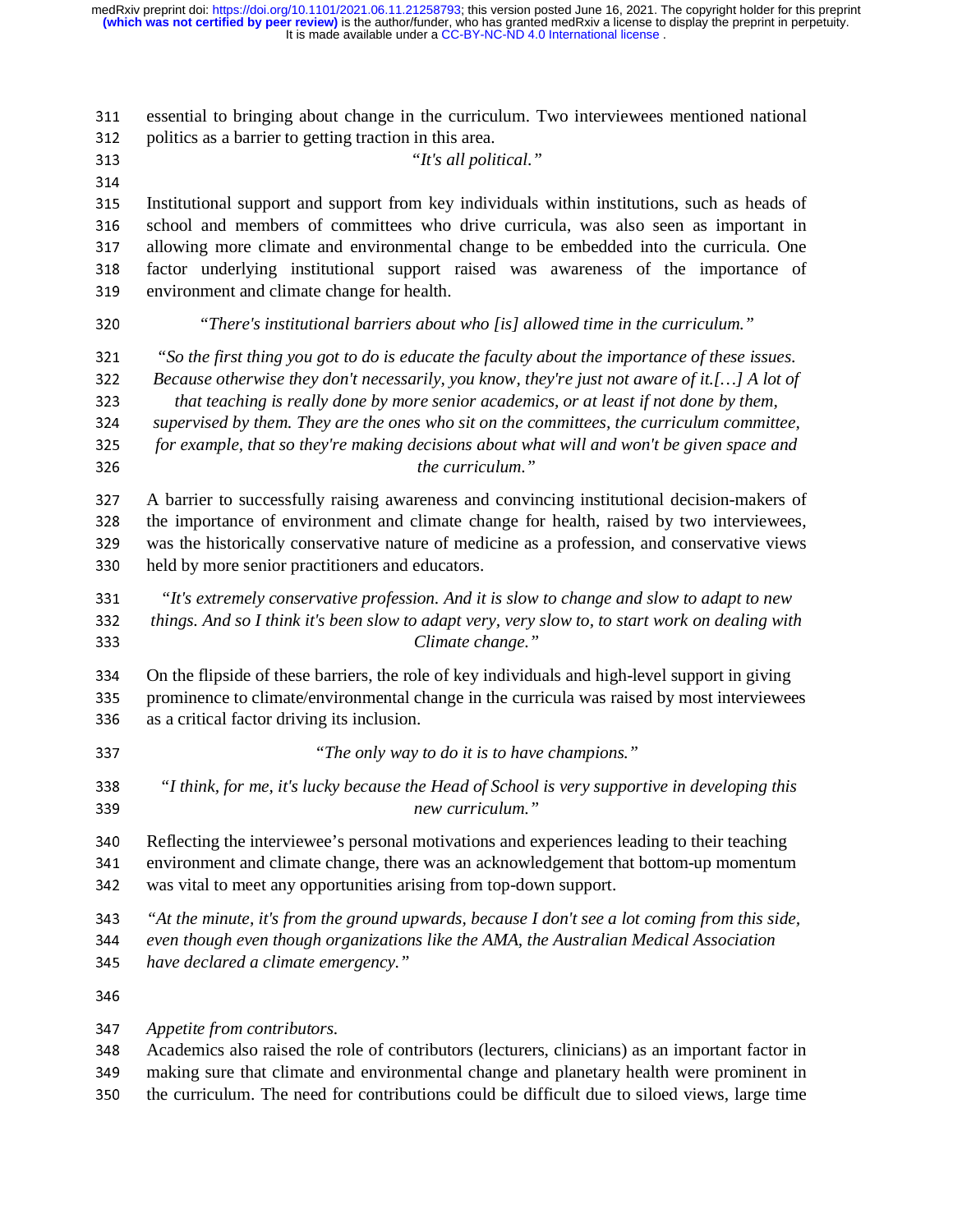351 commitments to projects and the onus on individual course conveners and coordinators to drive the environmental health agenda forward. 352 drive the environmental health agenda forward.<br>353 *"They sit in their silos and they don't get out and they don't break down those cross organisational borders. They're really acutely aware that they've got these social silos, but it also goes up to organisational silos as well." "All the supervisors [are] working gratis, this has been an enormous amount of time guiding the students meeting with them last year, largely online. […] Within our population medicine theme, and had it not been for us pushing it, it would have really struggled to get a place in the curriculum."*  363 However, positive reactions from individuals who could contribute to the course were seen as highly beneficial. 364 highly beneficial.<br>365 *"And I actually grabbed all the opportunities to talk about climate change and health with my colleagues here in the school. […] The colleagues are really appreciating the opportunities to engage with this topic. So then I think you need to be proactive." Appetite from students (willingness to engage/ask for the course).*  370 Most academics mentioned the importance of student engagement in the topic as a key driver<br>371 for making it fit into the curriculum. A common thread within these discussions was that 371 for making it fit into the curriculum. A common thread within these discussions was that 372 students were often reluctant to engage at first, but their views became substantially more 372 students were often reluctant to engage at first, but their views became substantially more<br>373 positive upon understanding the importance of environment and climate change for health. 373 positive upon understanding the importance of environment and climate change for health.<br>374 *"So we have to craft our way in communication in you know, getting students to understand the issue first. So they would be interested to know more to understand why we have to discuss this in the classroom. And I think that's very challenging actually. Once you get people engaged and involved, and they are, I think many of them are passionate about what they can do to solve the problem." Theme 3: Considerations in delivery*  382 Almost all of the interviewees recognised the importance of delivering information in a<br>383 manner that students found engaging and thought provoking. One major component of 383 manner that students found engaging and thought provoking. One major component of achieving this was choosing the correct lecturers or being passionate themselves. The other 384 achieving this was choosing the correct lecturers or being passionate themselves. The other<br>385 was through avoiding delivery formats that were inappropriate for the students (especially 385 was through avoiding delivery formats that were inappropriate for the students (especially those with clinical and caring responsibilities) and favouring active discussions with positive 386 those with clinical and caring responsibilities) and favouring active discussions with positive framing. framing. *"It really boils down to being your how engaged you are with the subject matter, I think, and how enthusiastic you are about the subject matter. It comes through it in your teaching, and*  therefore, the students get more out of it." *"Students hate group work. And I hate it with a passion." "I think most students are keen on solutions-based discussion rather than [focussing on] the problem."*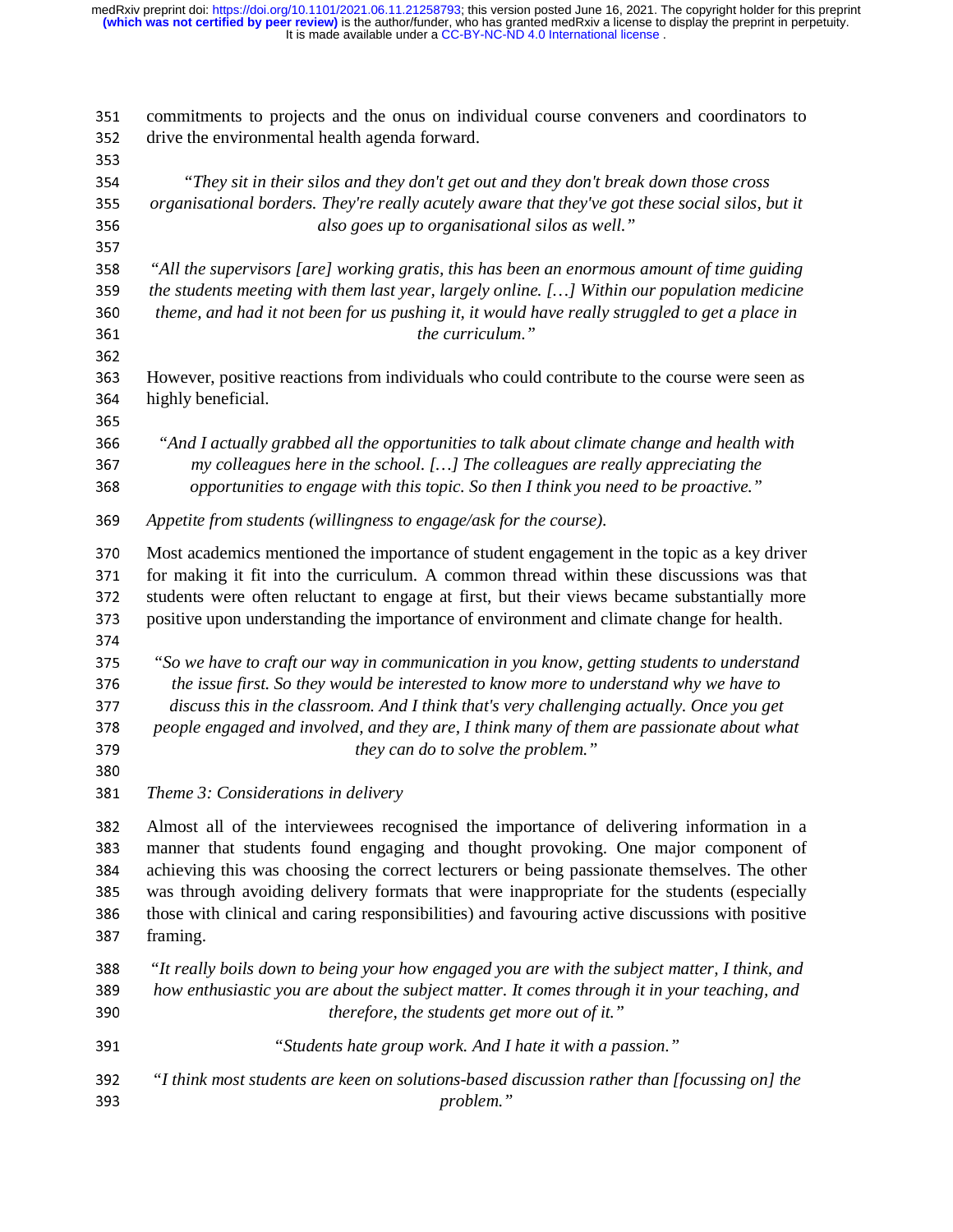394 Forms of delivery raised as successful examples of promoting discussion included direct<br>395 interaction with guest experts, online discussion forums, discussion of contemporary 395 interaction with guest experts, online discussion forums, discussion of contemporary<br>396 evidence (ideally, recent manuscripts authored by the lecturers themselves), and assessment 396 evidence (ideally, recent manuscripts authored by the lecturers themselves), and assessment<br>397 formats focussing on critical thinking. Many interviewees indicated that their choice of 397 formats focussing on critical thinking. Many interviewees indicated that their choice of delivery format, and what content was taught, was driven by considering the future 398 delivery format, and what content was taught, was driven by considering the future trailectories of students. trajectories of students.

<sup>400</sup>*"We'll come back to what type of skills are we trying to teach the people that were taught?*  <sup>401</sup>*You know, that were one of the one of the future roles and what are we trying to teach*  <sup>402</sup>*them?"* 

403 The specific environmental and climate content taught was motivated to some degree by the interviewee's own expertise, guest lecturer availability, and availability of contemporary 404 interviewee's own expertise, guest lecturer availability, and availability of contemporary<br>405 scholarly publications (many authored by the interviewees themselves) that could serve as a 405 scholarly publications (many authored by the interviewees themselves) that could serve as a<br>406 basis for discussion. One interviewee noted clinical accreditation standards tended to guide 406 basis for discussion. One interviewee noted clinical accreditation standards tended to guide<br>407 learning objectives, and consequently the nature, space, and content afforded to topics such as 107 learning objectives, and consequently the nature, space, and content afforded to topics such as<br>108 environment and climate change. Two interviewees raised the importance of the Australian 408 environment and climate change. Two interviewees raised the importance of the Australian 409 Medical Association, both for setting this agenda, and as a source of topics for delivery. Medical Association, both for setting this agenda, and as a source of topics for delivery.

### <sup>410</sup>*"They [the Australian Medical Association] want to see the health sectors emissions cut by*  <sup>411</sup>*80% by 2030. So we need to be doing this."*

412 At the time of interview, all interviewees had experienced an obligatory shift to online course<br>413 delivery for at least one semester due to the COVID-19 pandemic. Accordingly, the bulk of 413 delivery for at least one semester due to the COVID-19 pandemic. Accordingly, the bulk of reflections on course delivery focussed on the transition from previously face-to-face to 414 reflections on course delivery focussed on the transition from previously face-to-face to<br>415 online teaching via platforms such as zoom and skype. Interviewees varied in their prior 415 online teaching via platforms such as zoom and skype. Interviewees varied in their prior<br>416 experience of online teaching, from no experience through to having provided multiple vears 416 experience of online teaching, from no experience through to having provided multiple years<br>417 of online delivery. For delivering content to students with caring responsibilities, iobs, and 417 of online delivery. For delivering content to students with caring responsibilities, jobs, and<br>418 especially those with clinical responsibilities, the transition to online was seen as beneficial. especially those with clinical responsibilities, the transition to online was seen as beneficial.<br>419 Yet some interviewees noted students raised concerns that online delivery decreases 419 Yet, some interviewees noted students raised concerns that online delivery decreases engagement and interactivity, particularly among students. engagement and interactivity, particularly among students.

<sup>421</sup>*"[this change] demonstrated fairly clearly to us that we needed to move to meet the demands* 

- <sup>422</sup>*of the students that we have. the feedback that we've had is that the students really appreciate*
- <sup>423</sup>*the flexibility […]with that cohort being, you know, medical practice, practitioners, nurses,*
- <sup>424</sup>*etc, for it for GP doctor to take two weeks out of his practice, to come and do a course is*  <sup>425</sup>*almost impossible. It costs him 1000s and 1000s. of dollars."*

<sup>426</sup>*"I think some of the students did express their concerns about lacking of engagement in the*  <sup>427</sup>*online community."* 

<sup>428</sup>*Theme 4: Future areas* 

429 Moving on from reflections on the history and current practice in teaching environment and<br>430 climate change in public health and medical curricula, interviewees were asked to reflect on 430 climate change in public health and medical curricula, interviewees were asked to reflect on<br>431 the future of their courses. Approximately half of interviewees reported an intention to 431 the future of their courses. Approximately half of interviewees reported an intention to<br>432 expand cross-disciplinarity and education outside the classroom. Key areas highlighted for expand cross-disciplinarity and education outside the classroom. Key areas highlighted for this expansion were policy, and local community engagement. This was discussed in terms of 433 this expansion were policy, and local community engagement. This was discussed in terms of<br>434 expanding the topics within existing delivery and seeking guest lecturers working in policy or 434 expanding the topics within existing delivery and seeking guest lecturers working in policy or<br>435 embedded in climate change affected communities. Two interviewees further emphasised embedded in climate change affected communities. Two interviewees further emphasised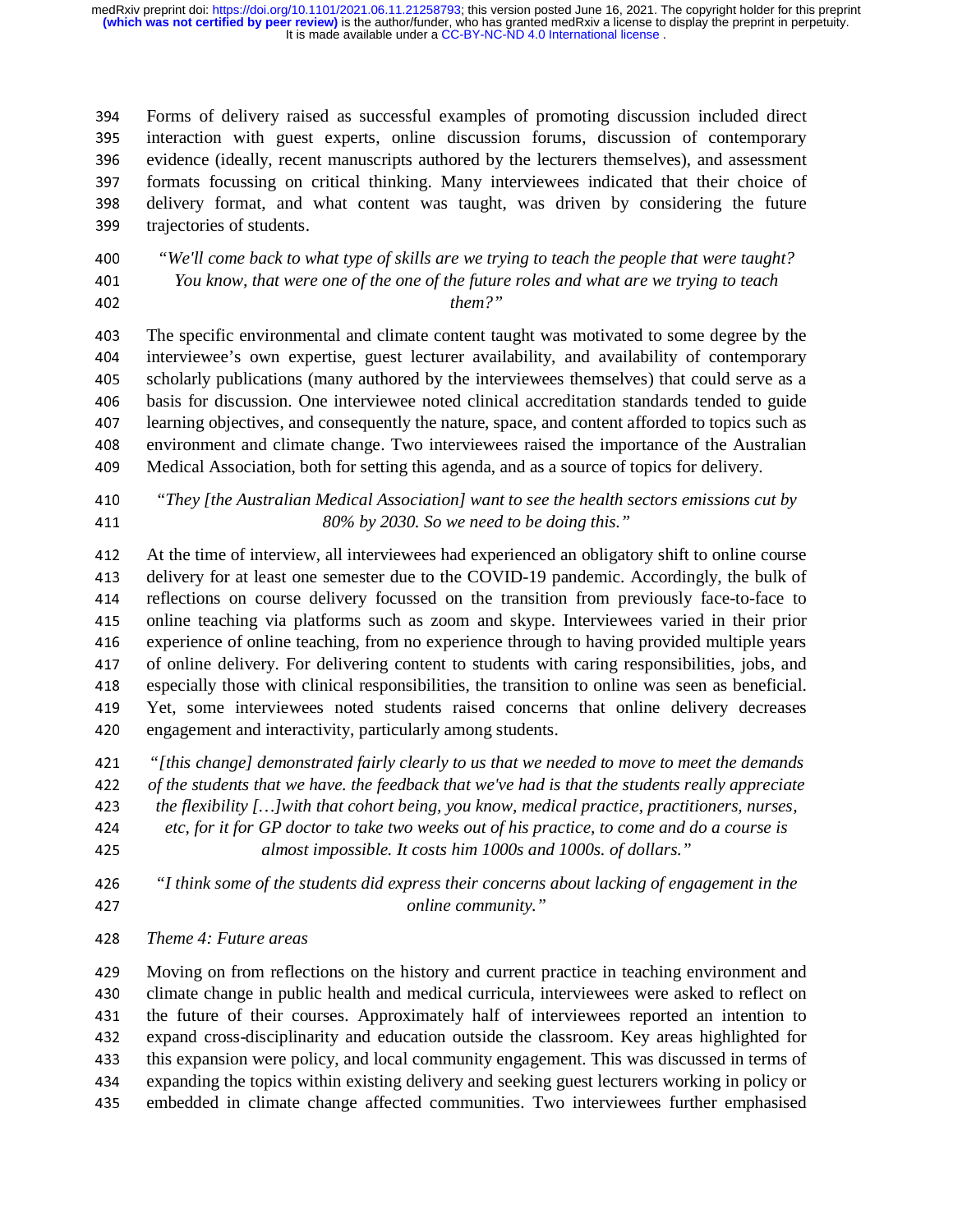436 their desire to engage more with communities in future, indicating the prospect of more<br>437 sustainably involving community input into their courses, and seeking to expand the impact 437 sustainably involving community input into their courses, and seeking to expand the impact 438 of their teaching to the community level. of their teaching to the community level.

<sup>439</sup>*"Making it a more holistic programme where it becomes part of the thinking of the future*  <sup>440</sup>*medical doctors to think about these issues when they're thinking about clinical issues."* 

<sup>441</sup>*"Population capacity building, community education, I think, particularly this age of*  <sup>442</sup>*disinformation, got a big challenge to not just try and educate people within the universities,*  <sup>443</sup>*but also to reach out and try to try to interest and educate whole communities."* 

444 Several of the interviewees noted that they intended to refresh their course content. This was<br>445 typically related to the recognition that more recent topics, case studies, and scholarly typically related to the recognition that more recent topics, case studies, and scholarly<br>446 manuscripts would enhance student engagement. Other motivations included creating a better manuscripts would enhance student engagement. Other motivations included creating a better<br>447 fit at the program level by adiusting to changes in other courses and pivoting to reflect the fit at the program level by adjusting to changes in other courses and pivoting to reflect the<br>448 current research of themselves and colleagues contributing to the course. One interviewee 448 current research of themselves and colleagues contributing to the course. One interviewee<br>449 noted that ensuring the course content was contemporary was especially important for the 449 noted that ensuring the course content was contemporary was especially important for the student's future practice. student's future practice.

<sup>451</sup>"*And the diversity of patients they're going to see, for a specific condition, be it by age,*  <sup>452</sup>*group pain, by gender, by ethnicity… So that's where there will be further fine tuning."* 

453 Alongside expanding content, interviewees discussed opportunities for expanding the forms<br>454 of delivery they could offer. While many touched on the possibilities that online delivery 454 of delivery they could offer. While many touched on the possibilities that online delivery<br>455 facilitated, their discussion generally did not extend to concrete intentions to experiment with 455 facilitated, their discussion generally did not extend to concrete intentions to experiment with  $456$  online formats in ways that would change the course structure as a whole (e.g. shifting a 456 online formats in ways that would change the course structure as a whole (e.g. shifting a semester-long course to an intensive or vear-long online-only format). One interviewee raised 457 semester-long course to an intensive or year-long online-only format). One interviewee raised<br>458 their intention to meet calls for the micro accreditation (aka micro credentials) format from 458 their intention to meet calls for the micro accreditation (aka micro credentials) format from<br>459 organisations such as the Public Health Association of Australia but did not pursue this due to 159 organisations such as the Public Health Association of Australia but did not pursue this due to<br>160 lack of support from their institution's leadership. lack of support from their institution's leadership.

461 In terms of the future pedagogy of their teaching, the predominant thread across interviews<br>462 was creating a possibility for students to engage more with researchers. One interviewee was creating a possibility for students to engage more with researchers. One interviewee<br>463 invoked the "capstone" paradigm as a method of ensuring students could make the most of a 463 invoked the "capstone" paradigm as a method of ensuring students could make the most of a<br>464 research-intensive experience. research-intensive experience.

- <sup>465</sup>*"I would like to develop more than we do at the moment opportunities for being active in the*  <sup>466</sup>*student group, or other groups doing research in this area. So in the new curriculum, I am*  <sup>467</sup>*pushing for capstone experiences. Which could be a research project."*
- <sup>468</sup>Another source of pedagogical change was practice in related fields.

*"I like going back to disaster management structures in that multifaceted approach very much. Because it actually works quite well. You know, people out of their comfort zone with a common purpose. Yeah. And maybe we can take that forward into our teaching in public*  health in different ways as well."

- 
- 473<br>474
- 475 <sup>475</sup>**Discussion**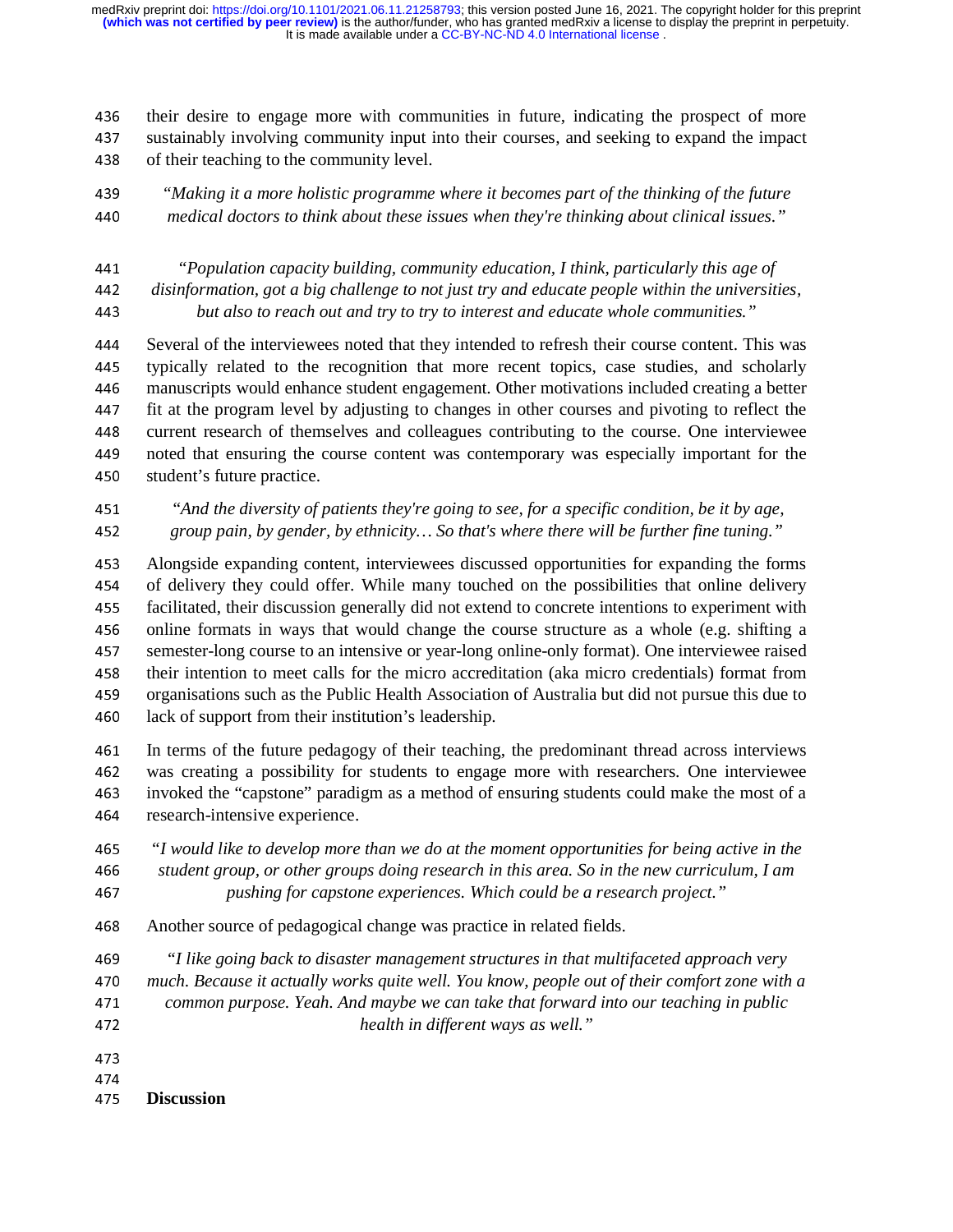476 Broadly consistent with global studies, our findings indicate that climate change is not<br>477 consistently integrated into health professional training (14, 19, 20). Our results offer a more 477 consistently integrated into health professional training (14, 19, 20). Our results offer a more<br>478 nuanced assessment of the barriers and opportunities for making climate change more central 478 nuanced assessment of the barriers and opportunities for making climate change more central<br>479 in medical and public health curricula across tertiary institutions in Australia and New 479 in medical and public health curricula across tertiary institutions in Australia and New<br>480 Zealand. Notably, the limited integration of Indigenous-led teaching and learning into 480 Zealand. Notably, the limited integration of Indigenous-led teaching and learning into<br>481 curriculum design and delivery was apparent in both public health and medical programs. 481 curriculum design and delivery was apparent in both public health and medical programs,<br>482 despite universal recognition of the important role of this knowledge when teaching students 482 despite universal recognition of the important role of this knowledge when teaching students<br>483 about the interconnections between our environment and health. Strengths of our study 483 about the interconnections between our environment and health. Strengths of our study<br>484 include an in-depth quantitative and qualitative assessment of medical and public health 484 include an in-depth quantitative and qualitative assessment of medical and public health<br>485 programs in the Southern Hemisphere. While large scale surveys of health professionals and 485 programs in the Southern Hemisphere. While large scale surveys of health professionals and the role of climate change in health curricula have recently been carried out (14, 21), these 486 the role of climate change in health curricula have recently been carried out (14, 21), these<br>487 studies focus on institutions in the northern hemisphere, do not include a qualitative 487 studies focus on institutions in the northern hemisphere, do not include a qualitative<br>488 component or perspectives from both public health and medical programmes. Although 488 component or perspectives from both public health and medical programmes. Although climate change has been an issue for decades, it appears that Universities in Australia and 489 climate change has been an issue for decades, it appears that Universities in Australia and<br>490 New Zealand are still struggling to integrate this into training programs for our future health 490 New Zealand are still struggling to integrate this into training programs for our future health<br>491 workforce. workforce.

492 We provide a geographically based starting point to strengthen the environment-health<br>493 curriculum at the graduate level for Australia and New Zealand. However, non-response bias 493 curriculum at the graduate level for Australia and New Zealand. However, non-response bias<br>494 cannot be excluded due to the modest response rate (43.5%). Institutions that are 494 cannot be excluded due to the modest response rate (43.5%). Institutions that are progressively engaging with curriculum development in the area of climate-health education 495 progressively engaging with curriculum development in the area of climate-health education<br>496 are likely to be over-represented as academics will have been more likely to participate in the 496 are likely to be over-represented as academics will have been more likely to participate in the study. The integrated nature of medical programs made it difficult to identify the most 497 study. The integrated nature of medical programs made it difficult to identify the most<br>498 suitable academic from institutional websites to invite to participate in the study, relying in 498 suitable academic from institutional websites to invite to participate in the study, relying in<br>499 part on the authors' knowledge through professional networks. Future studies could include 499 part on the authors' knowledge through professional networks. Future studies could include<br>500 academics teaching into these programs who are not engaged in teaching about climate 500 academics teaching into these programs who are not engaged in teaching about climate<br>501 change and planetary health as well as a broader range of health professions programs such as 501 change and planetary health as well as a broader range of health professions programs such as 502 nursing. This is likely to provide further important insights into the challenges of teaching in 502 nursing. This is likely to provide further important insights into the challenges of teaching in<br>503 this area. Our study also did not include organisational leaders, an important subgroup 503 this area. Our study also did not include organisational leaders, an important subgroup identified by interviewees to engage with. identified by interviewees to engage with.

505 Our findings suggest that there are existing facilitators within public health and medical<br>506 training programmes that can be strengthened. However broader engagement and uptake of 506 training programmes that can be strengthened. However broader engagement and uptake of the value of teaching these students about climate change will move slowly without explicit 507 the value of teaching these students about climate change will move slowly without explicit<br>508 strategies to further increase student and community engagement with the issues, address 508 strategies to further increase student and community engagement with the issues, address<br>509 institutional barriers, and build leadership and capacity in the next generation of teachers in 509 institutional barriers, and build leadership and capacity in the next generation of teachers in this area (22). this area  $(22)$ .

511 The lack of visible Indigenous-led education in this area represents a significant missed<br>512 opportunity for health leadership. Given the strength of Indigenous knowledge in this area 512 opportunity for health leadership. Given the strength of Indigenous knowledge in this area<br>513 and their comprehensive understanding of the connections between our environment and 513 and their comprehensive understanding of the connections between our environment and<br>514 health, there exists an enormous (largely untapped) opportunity to embed a strengths-based 514 health, there exists an enormous (largely untapped) opportunity to embed a strengths-based<br>515 approach to Indigenous environmental health, further support the growth of the Indigenous 515 approach to Indigenous environmental health, further support the growth of the Indigenous<br>516 health workforce and enhance the cultural competence of our non-Indigenous future 516 health workforce and enhance the cultural competence of our non-Indigenous future<br>517 practitioners. practitioners.

#### <sup>518</sup>*Targeting institutional barriers and building academic leadership*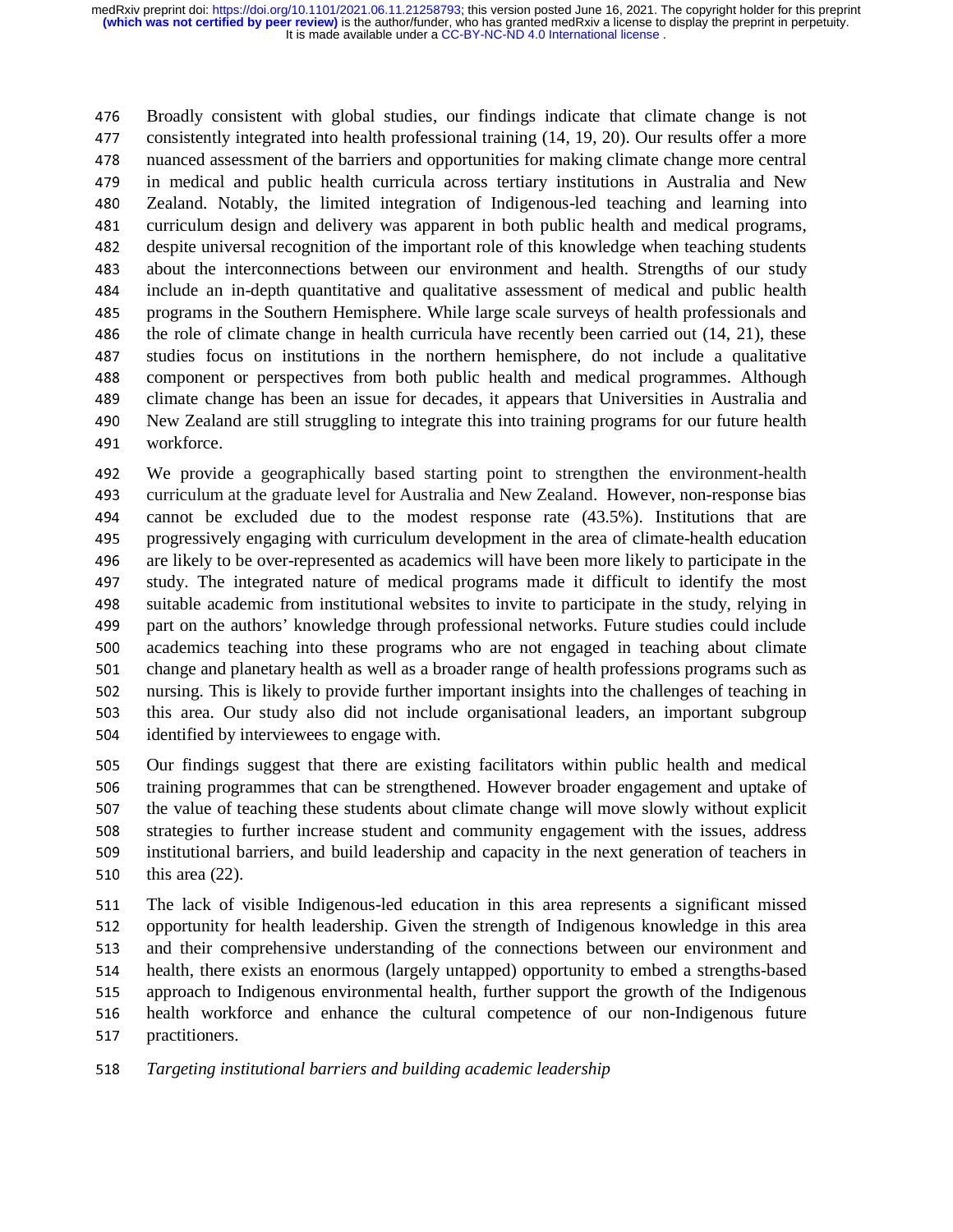519 Our findings indicate that workforce capacity, limited leadership and formal training<br>520 opportunities in interdisciplinary research and teaching, and entrenched views of climate 520 opportunities in interdisciplinary research and teaching, and entrenched views of climate<br>521 change in established faculty were persistent barriers across public health and medical 521 change in established faculty were persistent barriers across public health and medical<br>522 curricula within institutions. While majority of our survey participants had taught in this area 522 curricula within institutions. While majority of our survey participants had taught in this area<br>523 for over five years (52.4%) connections with other academic institutions non-academic 523 for over five years (52.4%), connections with other academic institutions, non-academic organisations and non-government institutions for the purposes of teaching were low. The 524 organisations and non-government institutions for the purposes of teaching were low. The role of institutional leadership or having high-level "champions" was highlighted by majority 525 role of institutional leadership or having high-level "champions" was highlighted by majority<br>526 of the interviewees as a key facilitator to achieving an integrated and visible climate change 526 of the interviewees as a key facilitator to achieving an integrated and visible climate change<br>527 and health curriculum in public health and medical programs. Well-resourced communities of 527 and health curriculum in public health and medical programs. Well-resourced communities of<br>528 practice that include links with community and government could help improve 528 practice that include links with community and government could help improve<br>529 interdisciplinary teaching of such "wicked problems" by enabling staff leadership and 529 interdisciplinary teaching of such "wicked problems" by enabling staff leadership and<br>530 institutional scholarship (23). Interviewees highlighted the use of capstone experiences and 530 institutional scholarship (23). Interviewees highlighted the use of capstone experiences and<br>531 micro-accreditation to further embed multidisciplinary perspectives into teaching programs. 531 micro-accreditation to further embed multidisciplinary perspectives into teaching programs.<br>532 All interviewees reiterated the importance of providing a holistic understanding of 532 All interviewees reiterated the importance of providing a holistic understanding of environmental and social issues on health (24), both as a key driver of their current content 533 environmental and social issues on health (24), both as a key driver of their current content<br>534 and an area of future focus. For most programmes, epidemiologists played a major role in 534 and an area of future focus. For most programmes, epidemiologists played a major role in<br>535 designing and delivering the content. What is needed is more structural support to develop 535 designing and delivering the content. What is needed is more structural support to develop<br>536 the development of academic teams teaching this content. This will not diminish the 536 the development of academic teams teaching this content. This will not diminish the important role of epidemiologists, but rather recognise the importance of diverse disciplines 537 important role of epidemiologists, but rather recognise the importance of diverse disciplines<br>538 contributing to the design and delivery of a holistic programme <sup>538</sup>contributing to the design and delivery of a holistic programme.

539 Interviewees also raised the point that the flexibility of online learning due to the pandemic<br>540 resulted in an exponential increase in enrolments by practitioners. This offers another 540 resulted in an exponential increase in enrolments by practitioners. This offers another<br>541 opportunity to re-think course design as pre-recorded content may help alleviate some of the 541 opportunity to re-think course design as pre-recorded content may help alleviate some of the<br>542 time constraints felt by all educators and allow experts from external organisations to have a 542 time constraints felt by all educators and allow experts from external organisations to have a<br>543 bigger role in teaching through video-links. This shift is also an opportunity to further 543 bigger role in teaching through video-links. This shift is also an opportunity to further<br>544 embrace modern blended learning approaches such as online and face-to-face 544 embrace modern blended learning approaches such as online and face-to-face<br>545 tutorials/workshops discussion boards and forums blogposts and video logs which are 545 tutorials/workshops, discussion boards and forums, blogposts and video logs, which are<br>546 currently used infrequently, as indicated by our survey results. The development of the *MJA*-546 currently used infrequently, as indicated by our survey results. The development of the *MJA*-<br>547 Lancet Countdown indicator to track Australia's medical schools in preparing future doctors <sup>547</sup>*Lancet* Countdown indicator to track Australia's medical schools in preparing future doctors 548 to deal with the current and future environmental threats and work in an environmentally<br>549 sustainable health care system alongside other Australian and New Zealand designed 549 sustainable health care system alongside other Australian and New Zealand designed<br>550 indicators (see Section below) will set a benchmark against which these models of delivery 550 indicators (see Section below) will set a benchmark against which these models of delivery<br>551 can be measured (25, 26). Building an effective community of practice around effective 551 can be measured (25, 26). Building an effective community of practice around effective<br>552 interdisciplinary teaching and learning will require targeted investment and resources. <sup>552</sup>interdisciplinary teaching and learning will require targeted investment and resources.

#### <sup>553</sup>*External influences on curriculum*

554 The external regulatory framework was raised as a key factor in driving change in curricula.<br>555 For example, the Association for Medical Education in Europe (AMEE) Consensus 555 For example, the Association for Medical Education in Europe (AMEE) Consensus<br>556 Statement on planetary health and education for sustainable healthcare (10) recommends an 556 Statement on planetary health and education for sustainable healthcare (10) recommends an eco-ethical leadership approach to achieve the education for sustainable health care vision: 557 eco-ethical leadership approach to achieve the education for sustainable health care vision:<br>558 "integrated around environmental and ecological sustainability, values, collaboration, iustice, 558 "integrated around environmental and ecological sustainability, values, collaboration, justice,<br>559 advocacy, and activism designed to address issues in complex systems" and incorporating 559 advocacy, and activism designed to address issues in complex systems" and incorporating<br>560 diverse cultural views. The values exhibited by institutions, such as the ANU Below Zero 560 diverse cultural views. The values exhibited by institutions, such as the ANU Below Zero<br>561 initiative (27) and the University of Melbourne Sustainability Charter (28) that make 561 initiative (27) and the University of Melbourne Sustainability Charter (28) that make<br>562 commitments to sustainability in their operations, research and teaching are vital to enacting 562 commitments to sustainability in their operations, research and teaching are vital to enacting<br>563 such a vision. The development of recommended targets and indicators for use by health such a vision. The development of recommended targets and indicators for use by health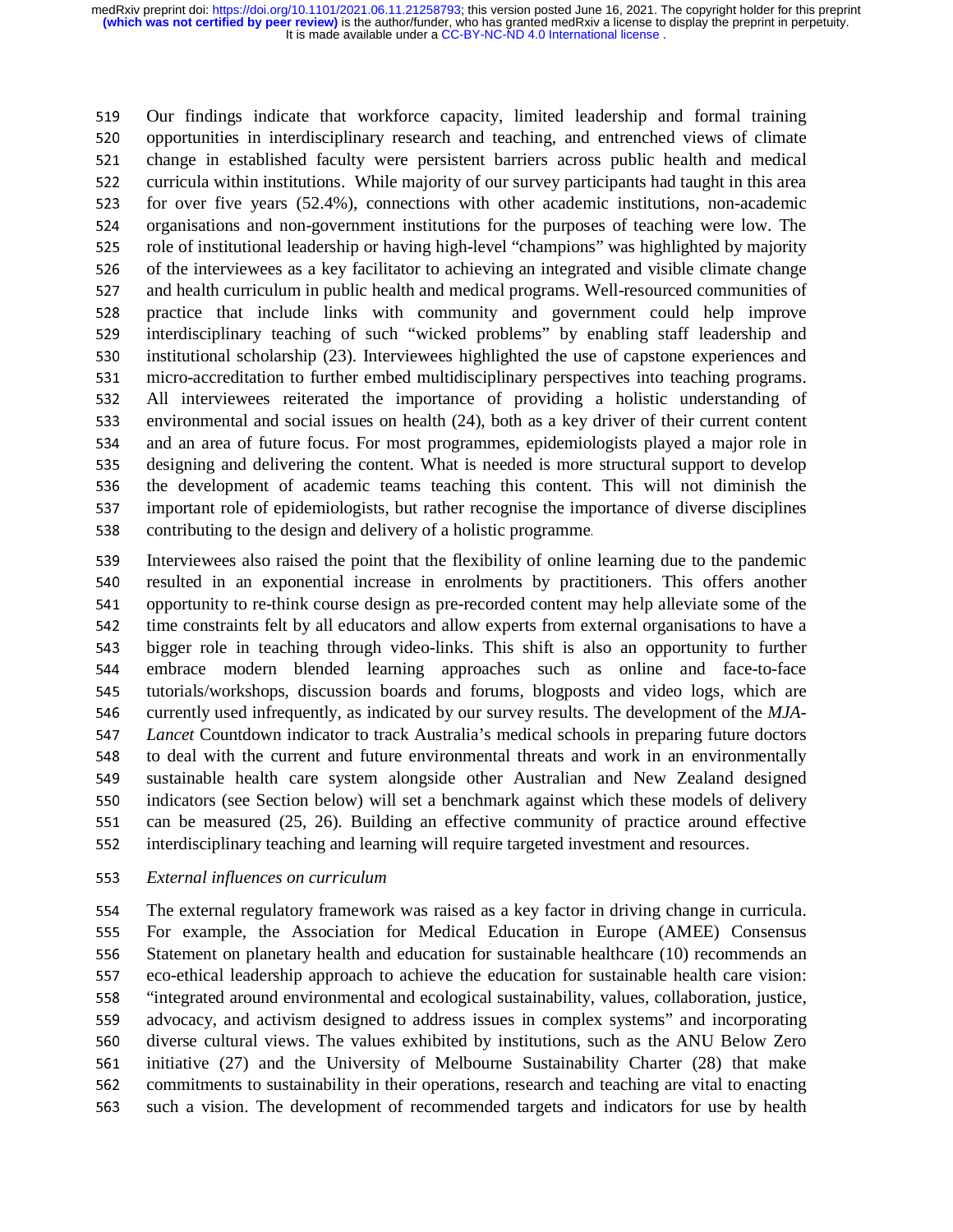564 professional educators, institutions, and regulators to implement and evaluate education for<br>565 sustainable health care (10, 29) is timely, given the AMC Review of Accreditation for 565 sustainable health care (10, 29) is timely, given the AMC Review of Accreditation for<br>566 Primary Medical Programs that is currently in progress (30). The Council of Public Health 566 Primary Medical Programs that is currently in progress (30). The Council of Public Health<br>567 Institutions in Australia and New Zealand (CAPHIA) has included understanding the theory 567 Institutions in Australia and New Zealand (CAPHIA) has included understanding the theory<br>568 of climate change and its implications for sustainable development as a core competency 568 of climate change and its implications for sustainable development as a core competency<br>569 underpinning health protection curricula (17).

569 underpinning health protection curricula (17).<br>570 The political environment was also raised by 570 The political environment was also raised by interviewees as an important challenge to the delivery of climate change in the health curriculum. One of the recent challenges was the last 571 delivery of climate change in the health curriculum. One of the recent challenges was the last<br>572 US president pulling out of multinational initiatives like the Paris Agreement (31, 32). One 572 US president pulling out of multinational initiatives like the Paris Agreement (31, 32). One<br>573 interviewee mentioned that the change in government in the US in 2020 would likely have 573 interviewee mentioned that the change in government in the US in 2020 would likely have<br>574 positive flow on effects for teaching climate change, not only in the US but also in Australia. 574 positive flow on effects for teaching climate change, not only in the US but also in Australia.<br>575 Conversely, such obstruction has also seen other countries step up to make climate change a 575 Conversely, such obstruction has also seen other countries step up to make climate change a<br>576 focus in university teaching. In a recent study of academics teaching climate change in China. 576 focus in university teaching. In a recent study of academics teaching climate change in China,<br>577 a new strategy for climate change inclusion in higher education institutions was adopted in 577 a new strategy for climate change inclusion in higher education institutions was adopted in  $578$  response to the US rejection of the Paris Climate Agreement (33). These external influences 578 response to the US rejection of the Paris Climate Agreement  $(33)$ .  $\Box$  These external influences impact on the ability and capacity of public health practitioners and academics to create an 579 impact on the ability and capacity of public health practitioners and academics to create an<br>580 integrated climate-health curriculum (34). A counterpoint to this is the important role of 580 integrated climate-health curriculum (34). A counterpoint to this is the important role of advocacy raised by all our interviewees. Advocacy organisations like the "Climate and 581 advocacy raised by all our interviewees. Advocacy organisations like the "Climate and<br>582 Health Alliance" and "Doctors for the Environment" were seen as instrumental to help 582 Health Alliance" and "Doctors for the Environment" were seen as instrumental to help<br>583 catalyse public action to support more climate change action to protect health. The climate 583 catalyse public action to support more climate change action to protect health. The climate<br>584 strikes were also highlighted as an event that galvanised student and academic action around 584 strikes were also highlighted as an event that galvanised student and academic action around<br>585 climate change and health. Partnering with advocacy organisations to deliver 585 climate change and health. Partnering with advocacy organisations to deliver<br>586 content and leveraging global events such as the climate strike to publicise the research and 586 content and leveraging global events such as the climate strike to publicise the research and<br>587 trigger further action may be a future opportunity to elevate the need for a comprehensive. 587 trigger further action may be a future opportunity to elevate the need for a comprehensive,<br>588 contemporary climate-health curricula. 588 contemporary climate-health curricula.<br>589

#### 590 <sup>590</sup>*Indigenous-led environmental health curricula*

591 Climate change adaptation and resilience will need to be based around connection to Country<br>592 and cultural values. The differential impact of climate change on the health of Indigenous 592 and cultural values. The differential impact of climate change on the health of Indigenous<br>593 populations was seen as a particularly important aspect that needed to be embedded into the 593 populations was seen as a particularly important aspect that needed to be embedded into the<br>594 curricula and be Indigenous led. This is consistent with the finding of Cameron (35) who 594 curricula and be Indigenous led. This is consistent with the finding of Cameron (35) who<br>595 found that the well-intentioned aim to improve the lives of Indigenous northerners in the 595 found that the well-intentioned aim to improve the lives of Indigenous northerners in the<br>596 Canadian Arctic was often rooted in climate change adaptation frameworks, knowledge and 596 Canadian Arctic was often rooted in climate change adaptation frameworks, knowledge and<br>597 practices that perpetuated colonial assumptions. There is clear evidence that Indigenous 597 practices that perpetuated colonial assumptions. There is clear evidence that Indigenous<br>598 health professionals and practitioners deliver improved healthcare outcomes for Indigenous 598 health professionals and practitioners deliver improved healthcare outcomes for Indigenous<br>599 patients and communities (36, 37). In addition, non-Indigenous staff deliver better outcomes 599 patients and communities (36, 37). In addition, non-Indigenous staff deliver better outcomes<br>600 when working with Indigenous staff and these partnerships are critical to the provision of 600 when working with Indigenous staff and these partnerships are critical to the provision of 601 culturally safe care and to reduce institutional racism (38, 39). Similarly, Indigenous-led 601 culturally safe care and to reduce institutional racism (38, 39). Similarly, Indigenous-led<br>602 climate-health education incorporating Indigenous knowledge systems is crucial to enhancing 602 climate-health education incorporating Indigenous knowledge systems is crucial to enhancing<br>603 the social and environmental accountability of medical and MPH progams (40). The potential 603 the social and environmental accountability of medical and MPH progams (40). The potential<br>604 for enhanced adaptation solutions and better health outcomes in the face of climate change 604 for enhanced adaptation solutions and better health outcomes in the face of climate change<br>605 cannot be fully realised without an overhaul of the currently inadequate structural support to 605 cannot be fully realised without an overhaul of the currently inadequate structural support to 606 grow Indigenous environmental health leadership. grow Indigenous environmental health leadership.

<sup>607</sup>**Conclusion**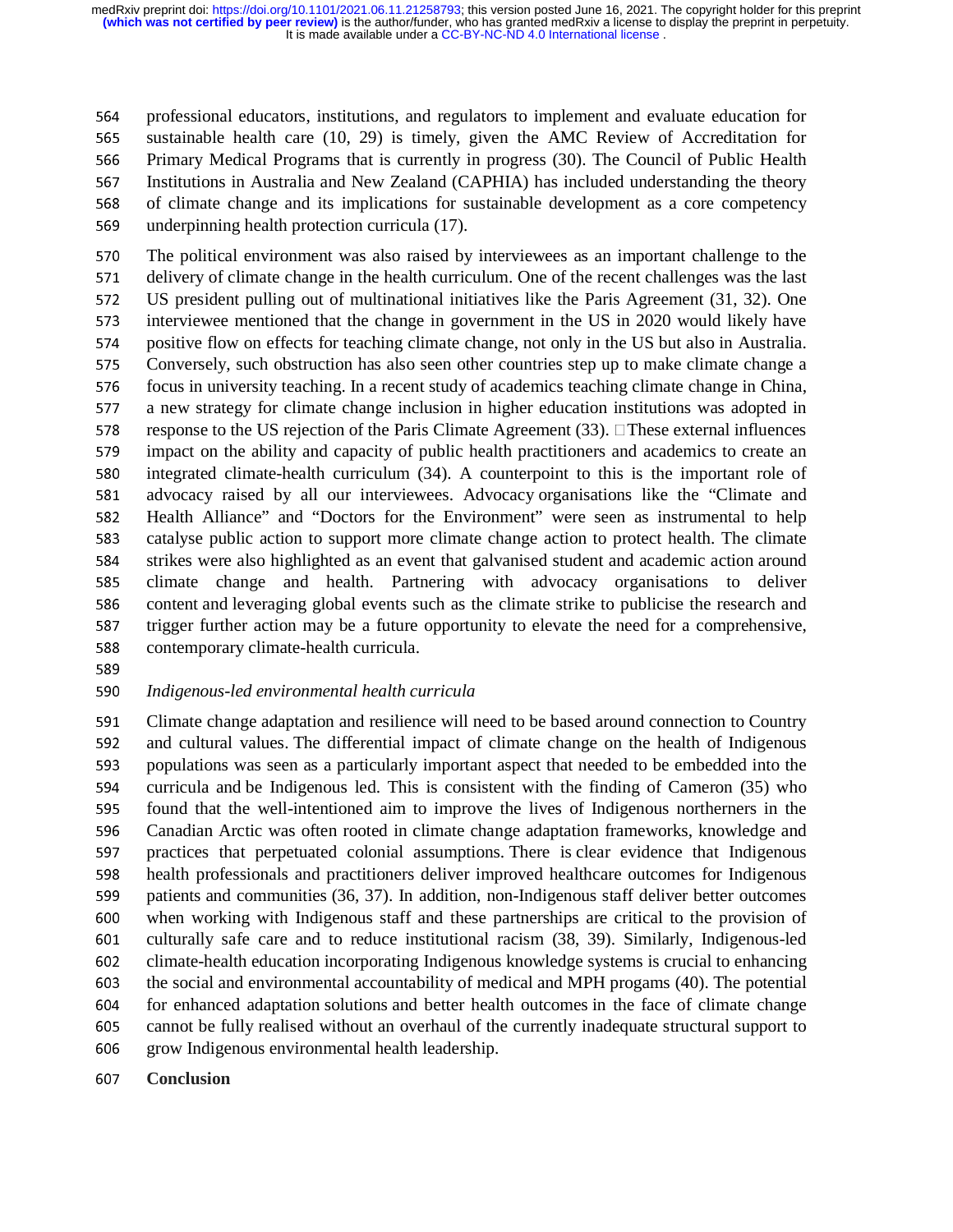608 Climate change is a major threat to human health and survival. Climate solutions represent 609 one of the biggest opportunities to advance health, well-being and reduce 609 one of the biggest opportunities to advance health, 610 inequities. Universities have a key responsibility in leading 610 inequities. Universities have a key responsibility in leading the development of these<br>611 solutions for society. This first mixed-methods assessment of climate-health education 611 solutions for society. This first mixed-methods assessment of climate-health education<br>612 across terriary institutions in Australia and New Zealand shows that currently progress in 612 across tertiary institutions in Australia and New Zealand shows that currently, progress in incorporating sustainable health care, climate change, and planetary health into curricula rests 613 incorporating sustainable health care, climate change, and planetary health into curricula rests<br>614 with motivated individuals. For most educators this action is missing a systematic approach 614 with motivated individuals. For most educators this action is missing a systematic approach<br>615 without universal support and strategies within and outside institutions to enable 615 without universal support and strategies within and outside institutions to enable<br>616 change. The ad-hoc Indigenous-led environmental health curricula is a missed opportunity to 616 change. The ad-hoc Indigenous-led environmental health curricula is a missed opportunity to<br>617 deliver culturally informed climate-health content. We recommend that building leadership 617 deliver culturally informed climate-health content. We recommend that building leadership<br>618 through stronger partnerships with policymakers, community stakeholders and 618 through stronger partnerships with policymakers, community stakeholders advocacy organisations will help reshape the core curricula in medical and public l 619 advocacy organisations will help reshape the core curricula in medical and public health schools so that it is contemporary and coherent amid an increasing climate health risk. In 620 schools so that it is contemporary and coherent amid an increasing climate health risk. In<br>621 addition, curricula review incorporating targets, changes to accreditation standards and 621 addition, curricula review incorporating targets, changes to accreditation standards and<br>622 indicators to track progress will provide much needed structural support and impetus to 622 indicators to track progress will provide much needed structural support and impetus to enable systemic change within institutions. Now is the time to reframe how climate change 623 enable systemic change within institutions. Now is the time to reframe how climate change<br>624 and broader environmental and related social issues are integrated into the curriculum to best 624 and broader environmental and related social issues are integrated into the curriculum to best<br>625 equip our future health workforce. 625 equip our future health workforce.<br>626

626

# 627<br>
627<br>
628

| 629 | World Health Organization. Ten threats to global health in 2019. [Available from:<br>1.           |
|-----|---------------------------------------------------------------------------------------------------|
| 630 | https://www.who.int/news-room/spotlight/ten-threats-to-global-health-in-2019.                     |
| 631 | Whitmee S, Haines A, Beyrer C, Boltz F, Capon AG, de Souza Dias BF, et al. Safeguarding<br>2.     |
| 632 | human health in the Anthropocene epoch: report of The Rockefeller Foundation-Lancet Commission    |
| 633 | on planetary health. Lancet (London, England). 2015;386(10007):1973-2028.                         |
| 634 | Corvalan C, Hales S, McMichael A. Ecosystems and human well-being: a health synthesis: a<br>3.    |
| 635 | report of the Millennium Ecosystem Assessment. Geneva: WHO; 2005.                                 |
| 636 | McMichael T, Montgomery H, Costello A. Health risks, present and future, from global<br>4.        |
| 637 | climate change. Bmj. 2012;344:e1359.                                                              |
| 638 | McMichael AJ, Friel S, Nyong A, Corvalan C. Global environmental change and health:<br>5.         |
| 639 | impacts, inequalities, and the health sector. Bmj. 2008;336(7637):191-4.                          |
| 640 | Capon AG, Talley Ac NJ, Horton RC. Planetary health: what is it and what should doctors<br>6.     |
| 641 | do? The Medical journal of Australia. 2018;208(7):296-7.                                          |
| 642 | Sainsbury P, Charlesworth K, Madden L, Capon A, Stewart G, Pencheon D. Climate change<br>7.       |
| 643 | is a health issue: what can doctors do? Intern Med J. 2019;49(8):1044-8.                          |
| 644 | Xie E, de Barros EF, Abelsohn A, Stein AT, Haines A. Challenges and opportunities in<br>8.        |
| 645 | planetary health for primary care providers. The Lancet Planetary health. 2018;2(5):e185-e7.      |
| 646 | Hamel Green EI, Blashki G, Berry HL, Harley D, Horton G, Hall G. Preparing Australian<br>9.       |
| 647 | medical students for climate change. Australian family physician. 2009;38(9):726-9.               |
| 648 | Shaw E, Walpole S, McLean M, Alvarez-Nieto C, Barna S, Bazin K, et al. AMEE Consensus<br>10.      |
| 649 | Statement: Planetary health and education for sustainable healthcare. Med Teach. 2021:1-15.       |
| 650 | Maxwell J, Blashki G. Teaching About Climate Change in Medical Education: An<br>11.               |
| 651 | Opportunity. Journal of public health research. 2016;5(1):673.                                    |
| 652 | 12.<br>Nikendei C, Cranz A, Bugaj TJ. Medical education and the COVID-19 pandemic - a dress       |
| 653 | rehearsal for the "climate pandemic"? GMS J Med Educ. 2021;38(1):Doc29.                           |
| 654 | Omrani OE, Dafallah A, Paniello Castillo B, Amaro B, Taneja S, Amzil M, et al. Envisioning<br>13. |
| 655 | planetary health in every medical curriculum: An international medical student organization's     |
| 656 | perspective. Med Teach. 2020;42(10):1107-11.                                                      |
| 657 | Shea B, Knowlton K, Shaman J. Assessment of Climate-Health Curricula at International<br>14.      |
| 658 | Health Professions Schools. JAMA Netw Open. 2020;3(5):e206609.                                    |
|     |                                                                                                   |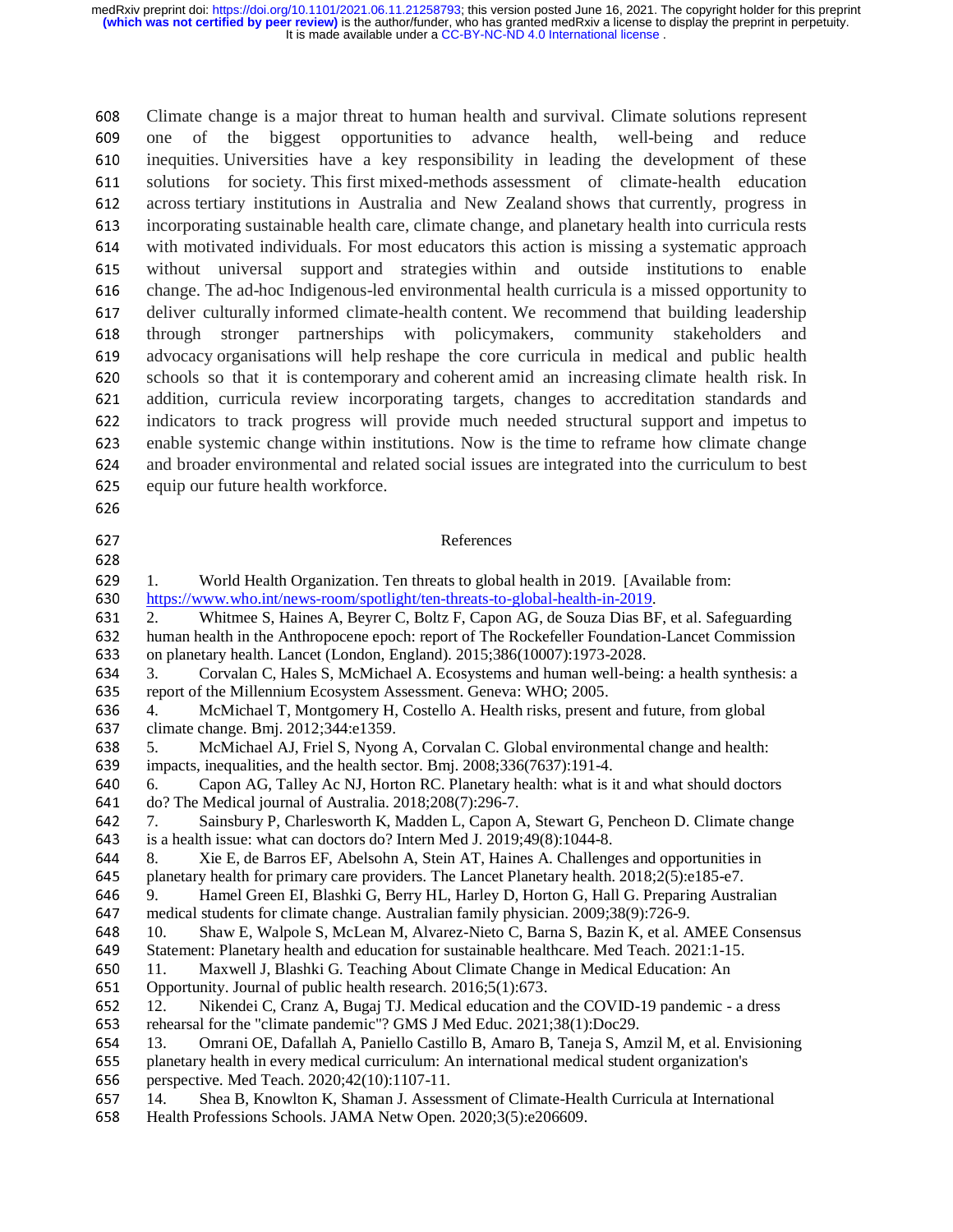659 15. Global Consortium on Climate and Health Education. Map of GCCHE Member Institutions<br>660 2021 [Available from: https://www.publichealth.columbia.edu/research/global-consortium-climate-660 2021 [Available from: https://www.publichealth.columbia.edu/research/global-consortium-climate-<br>661 and-health-education/map-gcche-member-institutions. 661 and-health-education/map-gcche-member-institutions.<br>662 16. Australian Medical Council Limited. Accredit 662 16. Australian Medical Council Limited. Accredited medical schools 2020 [Available from:<br>663 https://www.amc.org.au/accreditation-and-recognition/assessment-accreditation-primary-medica 663 https://www.amc.org.au/accreditation-and-recognition/assessment-accreditation-primary-medical-<br>664 programs/accredited-medical-schools/ 664 programs/accredited-medical-schools/.<br>665 17. Council of Academic Public H 665 17. Council of Academic Public Health Institutions Australia. Foundation competencies for 666 public health graduates in Australia. 2nd edition.: 2016. 666 public health graduates in Australia. 2nd edition.; 2016.<br>667 18. Hennink M. Kaiser B. Marconi V. Code saturati 667 18. Hennink M, Kaiser B, Marconi V. Code saturation versus meaning saturation: how many 668 interviews are enough? Qual Health Res. 2016;27(4):591-608. 668 interviews are enough? Qual Health Res. 2016;27(4):591-608.<br>669 19. McElroy KG, Gilden R, Sattler B. Environmental heal 669 19. McElroy KG, Gilden R, Sattler B. Environmental health nursing education: One school's 670 journey. Public Health Nurs. 2021;38(2):258-65. 670 journey. Public Health Nurs. 2021;38(2):258-65.<br>671 20. Palmeiro-Silva YK, Ferrada MT, Flores. 671 20. Palmeiro-Silva YK, Ferrada MT, Flores JR, Cruz ISS. Climate change and environmental 672 health in undergraduate health degrees in Latin America. Rev Saude Publica. 2021;55:17. 672 health in undergraduate health degrees in Latin America. Rev Saude Publica. 2021;55:17.<br>673 21. Kotcher J. Maibach E. Miller J. Campbell E. Algodmani L. Maiero M. et al. View 673 21. Kotcher J, Maibach E, Miller J, Campbell E, Alqodmani L, Maiero M, et al. Views of health professionals on climate change and health: a multinational survey study. The Lancet Planetary 674 professionals on climate change and health: a multinational survey study. The Lancet Planetary health.  $2021;5(5):e316-e23$ . 675 health. 2021;5(5):e316-e23.<br>676 22. Brand G, Collins J, 676 22. Brand G, Collins J, Bedi G, Bonnamy J, Barbour L, Ilangakoon C, et al. "I teach it because it 677 is the biggest threat to health": Integrating sustainable healthcare into health professions education. 677 is the biggest threat to health": Integrating sustainable healthcare into health professions education.<br>678 Medical Teacher. 2021:43(3):325-33. 678 Medical Teacher. 2021;43(3):325-33.<br>679 23. Pharo E, Davison A, McGreg 679 23. Pharo E, Davison A, McGregor H, Warr K, Brown P. Using communities of practice to 680 enhance interdisciplinary teaching: lessons from four Australian institutions. Higher Education 680 enhance interdisciplinary teaching: lessons from four Australian institutions. Higher Education 681 Research & Development. 2014:33(2):341-54. 681 Research & Development. 2014;33(2):341-54.<br>682 24. Pearson D, Walpole S, Barna S. Challe 682 24. Pearson D, Walpole S, Barna S. Challenges to professionalism: Social accountability and <br>683 elobal environmental change. Medical Teacher. 2015:37(9):825-30. 683 global environmental change. Medical Teacher. 2015;37(9):825-30.<br>684 25. Beggs PJ, Zhang Y, Bambrick H, Berry HL, Linnenluecke N 684 25. Beggs PJ, Zhang Y, Bambrick H, Berry HL, Linnenluecke MK, Trueck S, et al. The 2019<br>685 report of the MJA-Lancet Countdown on health and climate change: a turbulent year with mixed 685 report of the MJA-Lancet Countdown on health and climate change: a turbulent year with mixed progress. The Medical journal of Australia.  $2019:211(11):490-1.e21$ . 686 progress. The Medical journal of Australia. 2019;211(11):490-1.e21.<br>687 26. Madden DL, McLean M, Brennan M, Moore A. Why use ind 687 26. Madden DL, McLean M, Brennan M, Moore A. Why use indicators to measure and monitor the inclusion of climate change and environmental sustainability in health professions' education? 688 the inclusion of climate change and environmental sustainability in health professions' education?<br>689 Med Teach. 2020:42(10):1119-22. 689 Med Teach. 2020;42(10):1119-22.<br>690 27. The Australian National U 690 27. The Australian National University. ANU Below Zero 2021 [Available from:<br>691 https://www.anu.edu.au/research/research-initiatives/anu-below-zero. 691 https://www.anu.edu.au/research/research-initiatives/anu-below-zero.<br>692 28. The University of Melbourne. Sustainability at the University 692 28. The University of Melbourne. Sustainability at the University of Melbourne [Available from: 693 https://sustainablecampus.unimelb.edu.au/. 693 https://sustainablecampus.unimelb.edu.au/.<br>694 29. Madden DL, Horton GL, McLean l 694 29. Madden DL, Horton GL, McLean M. Preparing Australasian medical students to practise<br>695 environmentally sustainable health care. The Medical iournal of Australia. 2020. 695 environmentally sustainable health care. The Medical journal of Australia. 2020.<br>696 30. Australian Medical Council Limited. Review of accreditation standards f 696 30. Australian Medical Council Limited. Review of accreditation standards for primary medical<br>697 programs (medical schools) 2021 [Available from: https://www.amc.org.au/review-of-accreditation-697 programs (medical schools) 2021 [Available from: https://www.amc.org.au/review-of-accreditation-<br>698 standards-for-primary-medical-programs-medical-schools/. 698 standards-for-primary-medical-programs-medical-schools/.<br>699 31. Miller ZJ, Worland J. President Trump is expected 699 31. Miller ZJ, Worland J. President Trump is expected to withdraw from the Paris Climate 700 Agreement. Time. 2017 May 31, 2017. 700 Agreement. Time. 2017 May 31, 2017.<br>701 32. Shear M. Trump will withdraw 701 32. Shear M. Trump will withdraw U.S. from Paris Climate Agreement. The New York Times.<br>702 2017 June 01, 2017. 702 2017 June 01, 2017.<br>703 33. Perkins KM. 703 33. Perkins KM, Munguia N, Moure-Eraso R, Delakowitz B, Giannetti BF, Liu G, et al.<br>704 International perspectives on the pedagogy of climate change. Journal of Cleaner Production. 704 International perspectives on the pedagogy of climate change. Journal of Cleaner Production.<br>705 2018;200:1043-52. 705 2018;200:1043-52.<br>706 34. Kay VA. T 706 34. Kay VA. The Political Context of Climate-Health Education. JAMA Network Open.<br>707 2020;3(5):e207149-e. 707 2020;3(5):e207149-e.<br>708 35. Cameron ES. 708 35. Cameron ES. Securing Indigenous politics: A critique of the vulnerability and adaptation<br>709 approach to the human dimensions of climate change in the Canadian Arctic. Global Environmen 709 approach to the human dimensions of climate change in the Canadian Arctic. Global Environmental 710 Change.  $2012:22(1):103-14$ . 710 Change. 2012;22(1):103-14.<br>711 36. Panaretto KS, Wenit 711 36. Panaretto KS, Wenitong M, Button S, Ring IT. Aboriginal community controlled health 712 services: leading the way in primary care. Medical Journal of Australia. 2014:200(11):649-52. <sup>712</sup>services: leading the way in primary care. Medical Journal of Australia. 2014;200(11):649-52.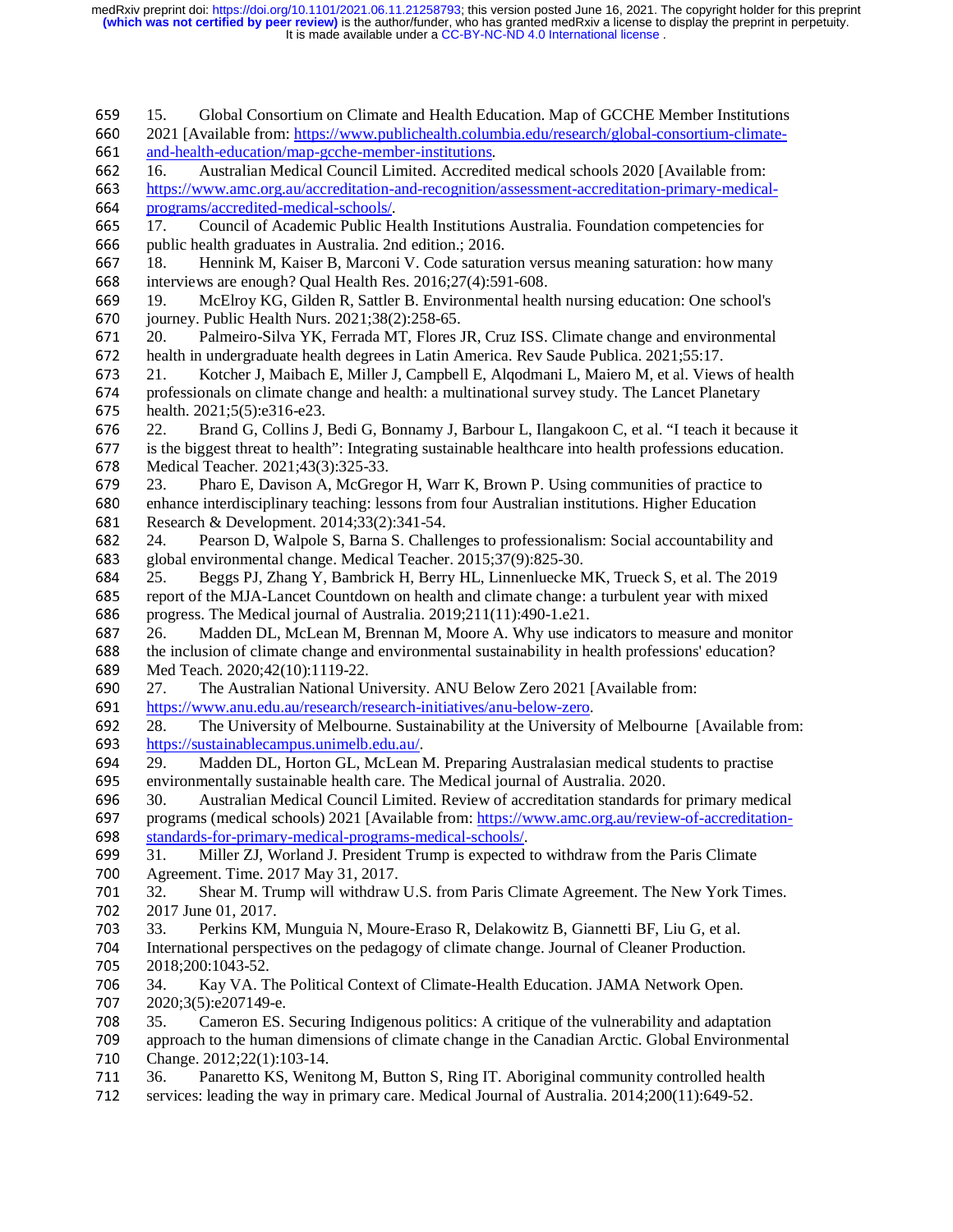- 713 37. Jongen C, McCalman J, Campbell S, Fagan R. Working well: strategies to strengthen the workforce of the Indigenous primary healthcare sector. BMC Health Services Research.
- 714 workforce of the Indigenous primary healthcare sector. BMC Health Services Research.<br>715 2019;19(1):910.
- 715 2019;19(1):910.<br>716 38. Taylor E
- 716 38. Taylor EV, Lyford M, Parsons L, Mason T, Sabesan S, Thompson SC. "We're very much part of the team here": A culture of respect for Indigenous health workforce transforms Indigenous health
- 717 of the team here": A culture of respect for Indigenous health workforce transforms Indigenous health care. PLoS One. 2020;15(9):e0239207.
- 718 care. PLoS One. 2020;15(9):e0239207.<br>719 39. Lai GC, Taylor EV, Haigh MM
- 719 39. Lai GC, Taylor EV, Haigh MM, Thompson SC. Factors Affecting the Retention of 720 Indigenous Australians in the Health Workforce: A Systematic Review. International journal
- 720 Indigenous Australians in the Health Workforce: A Systematic Review. International journal of environmental research and public health. 2018;15(5).
- 721 environmental research and public health. 2018;15(5).<br>722 40. Redvers N, Schultz C, Vera Prince M, Cunning
- 722 40. Redvers N, Schultz C, Vera Prince M, Cunningham M, Jones R, Blondin Bs. Indigenous<br>723 perspectives on education for sustainable healthcare. Medical Teacher. 2020;42(10):1085-90.
- <sup>723</sup>perspectives on education for sustainable healthcare. Medical Teacher. 2020;42(10):1085-90.
-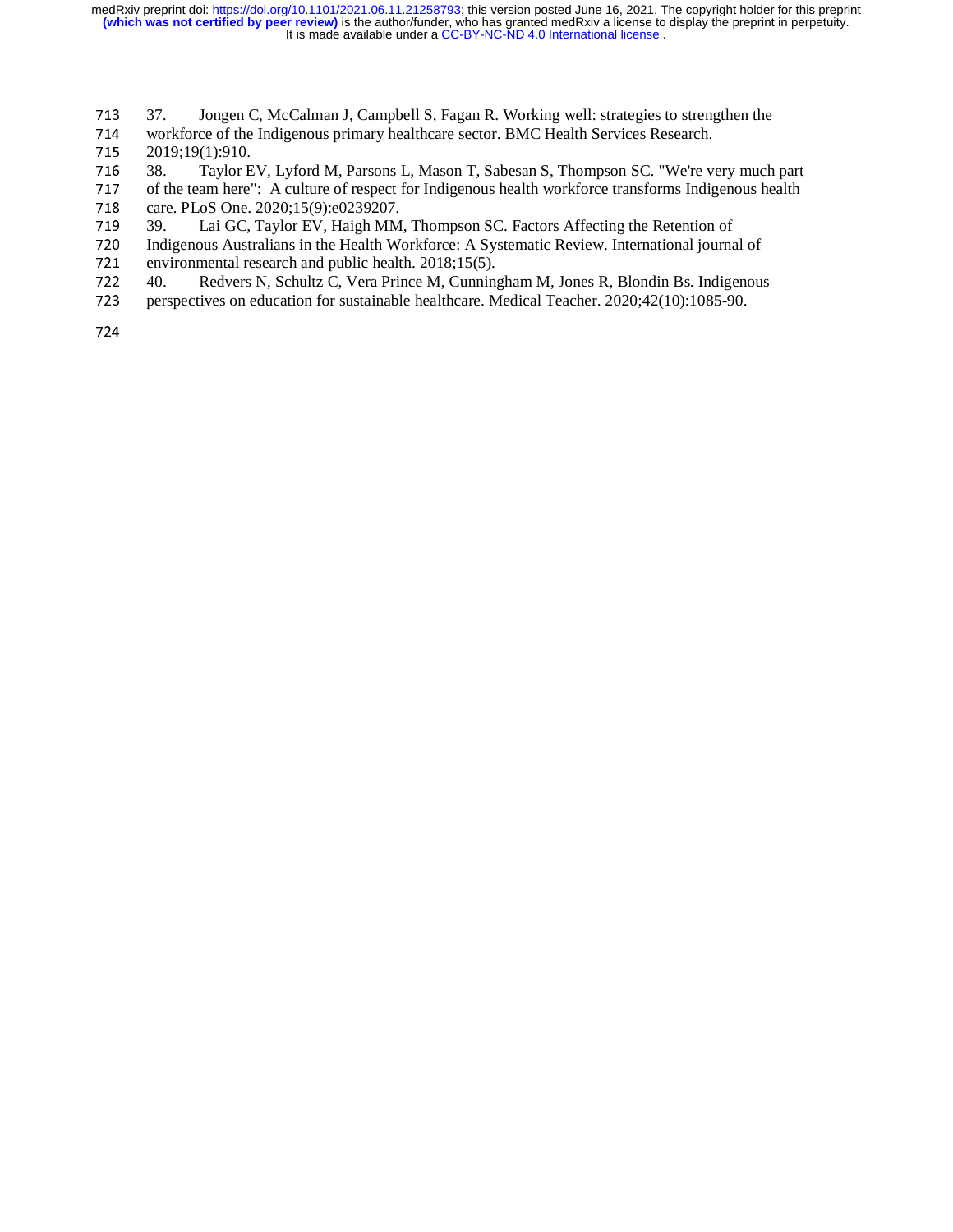#### Figure captions

Figure 1. Word cloud from open-ended responses reflection on why it is important for public health/medical students to learn about climate change

Figure 2. Summary of curriculum structure coverage in participant's climate-health curricula

Figure 3. Summary of modes of information delivery

Figure 4. Expert roles in development and teaching of climate-health offerings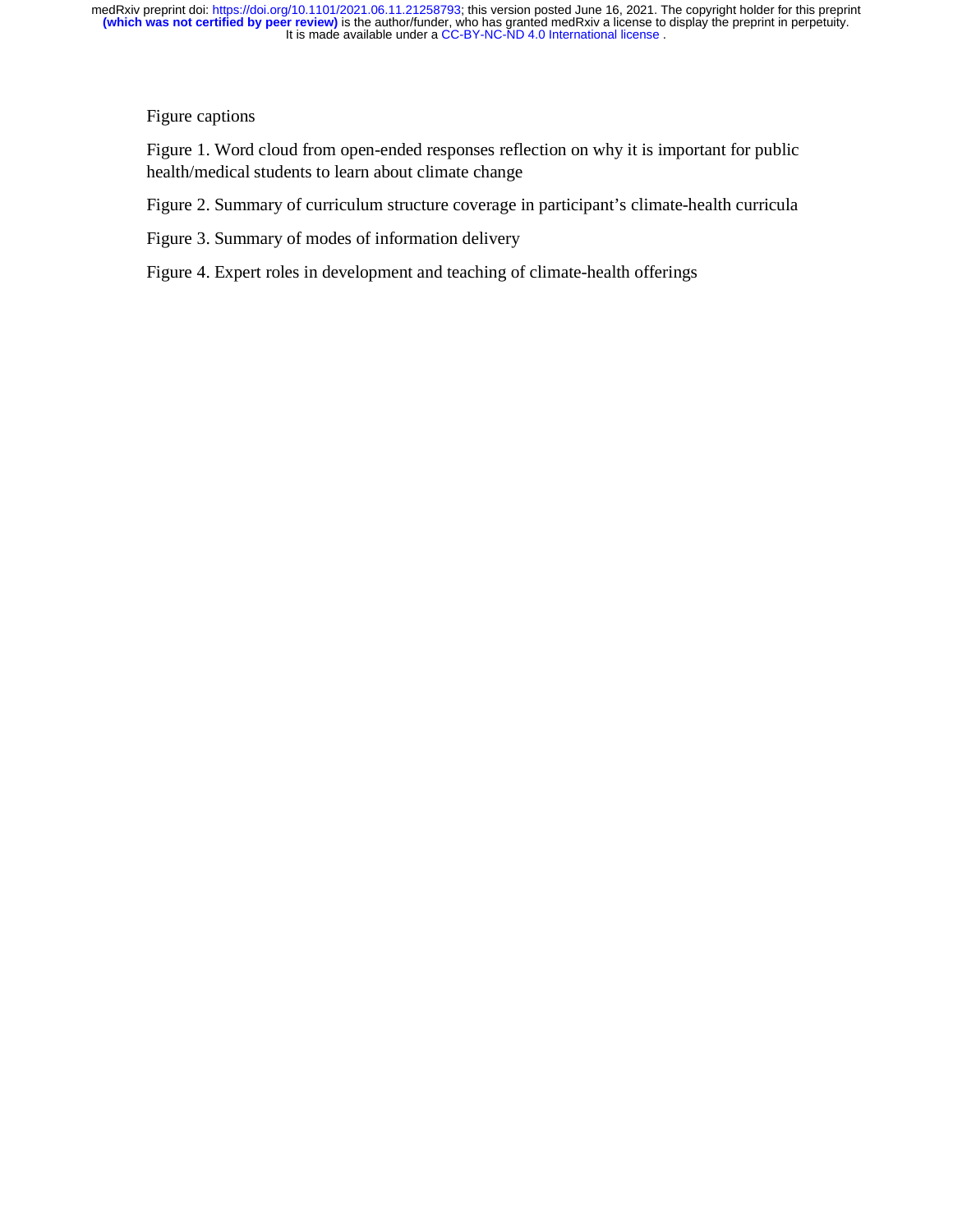

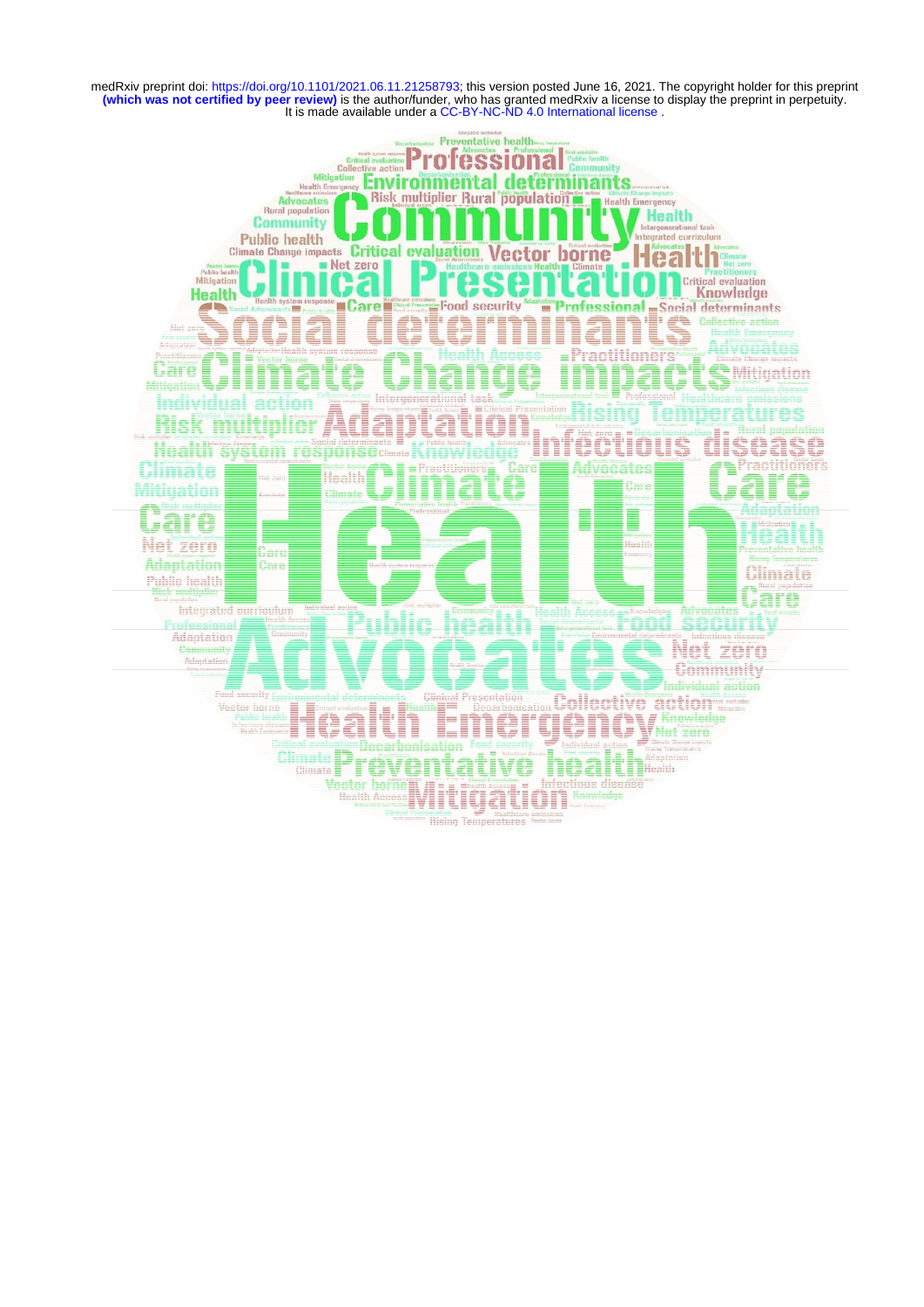

Coverage extent in participant's climate-health curricula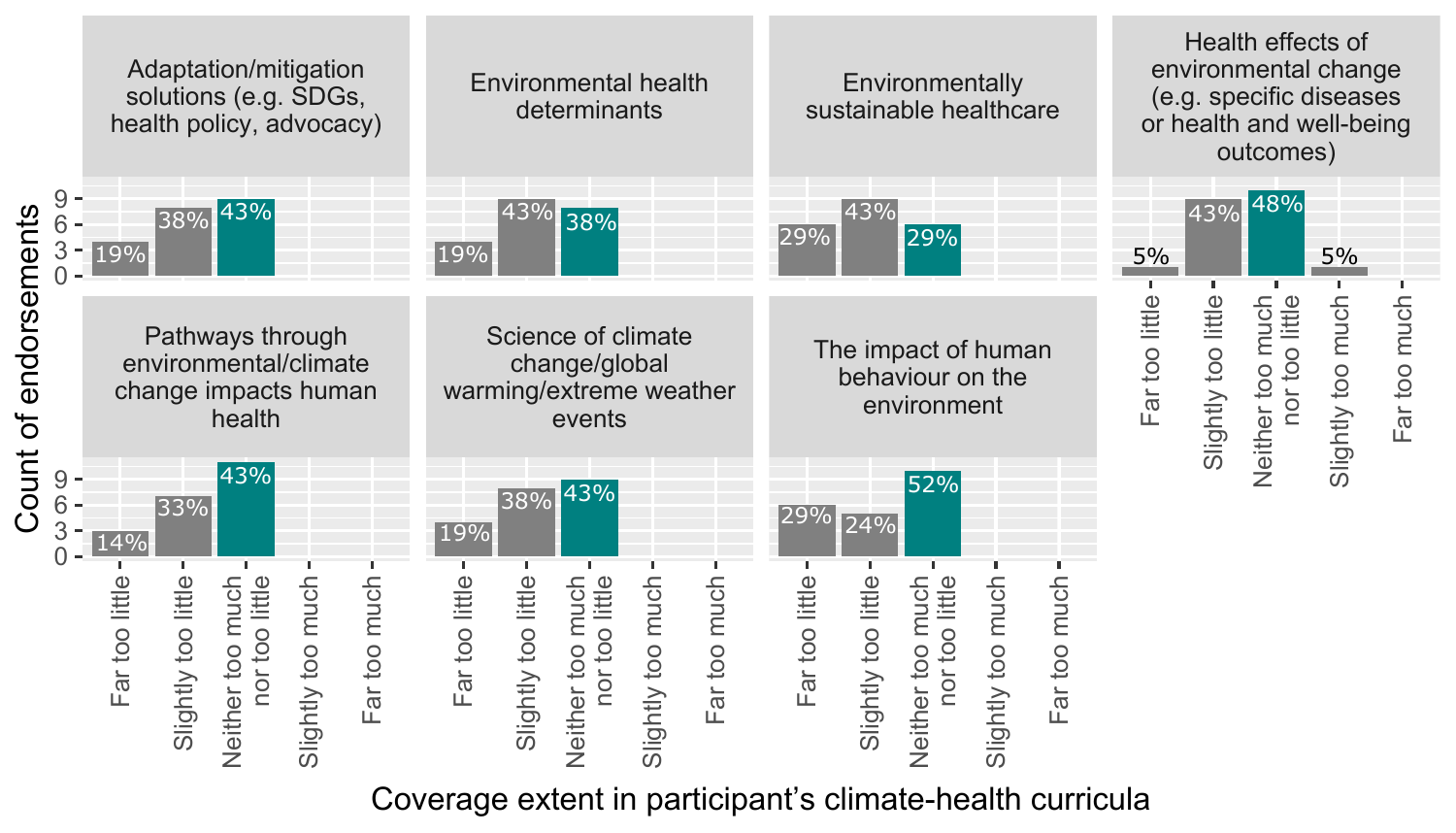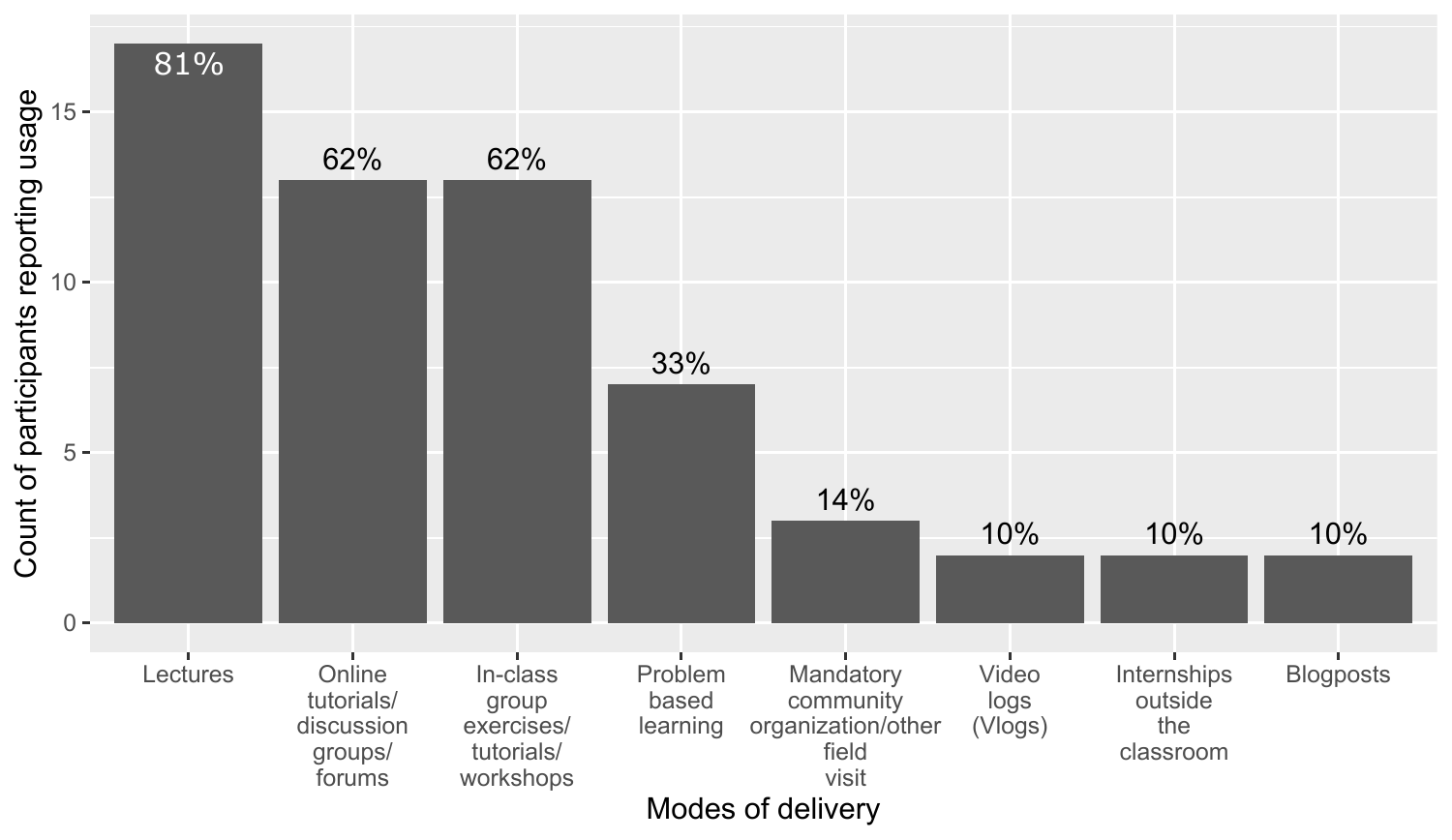